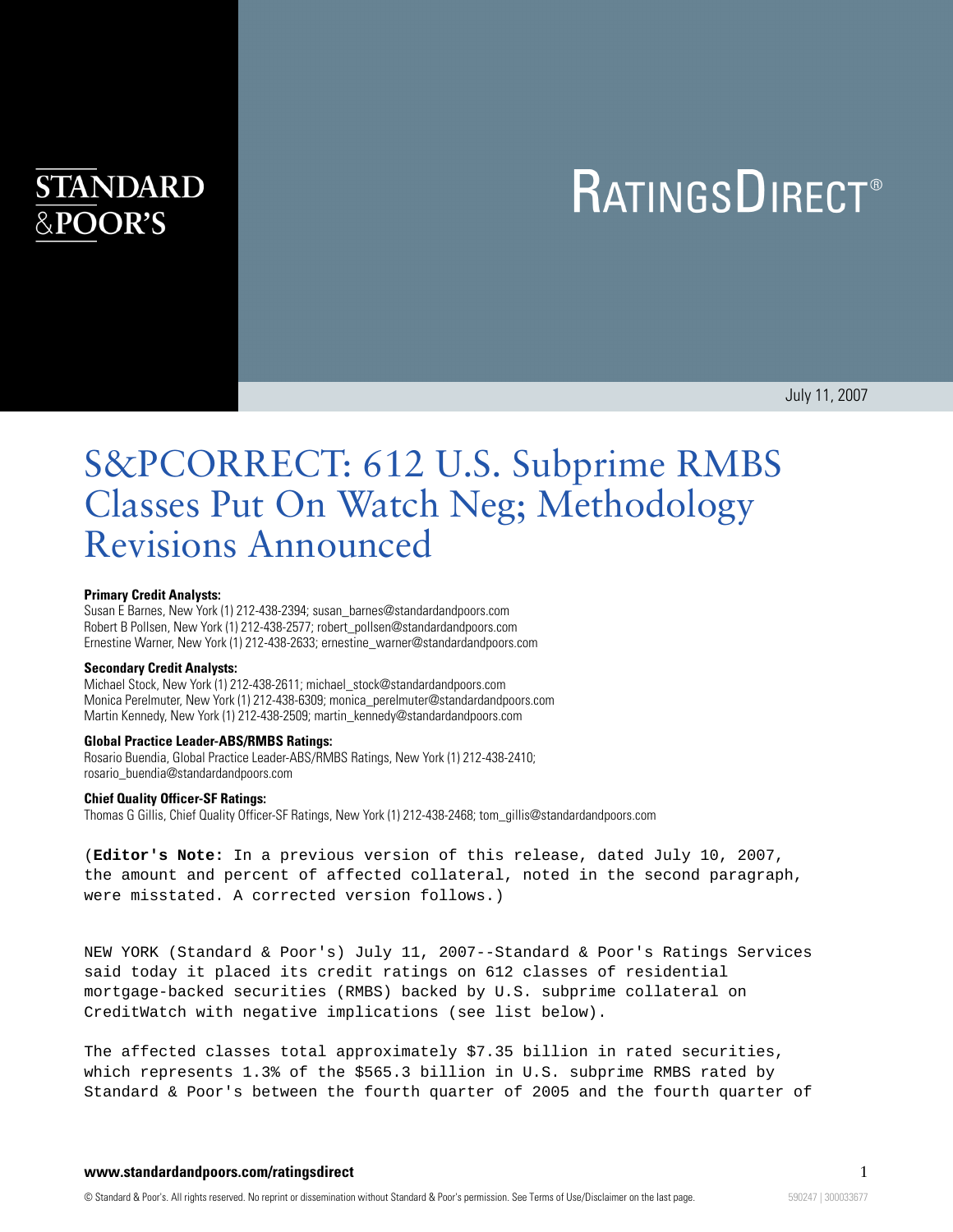#### 2006.

Changes to our rating methodology as well as details of a teleconference to be held today are given below.

The CreditWatch actions are being taken at this time because of poor collateral performance, our expectation of increasing losses on the underlying collateral pools, the consequent reduction of credit support, and changes that will be implemented with respect to the methodology for rating new transactions. Many of the classes issued in late 2005 and much of 2006 now have sufficient seasoning to evidence delinquency, default, and loss trend lines that are indicative of weak future credit performance. The levels of loss continue to exceed historical precedents and our initial expectations at the time we rated the deals.

We are also conducting a review of CDO ratings where the underlying portfolio contains any of the affected securities subject to these rating actions (see separate media release to be published today).

#### FACTORS DRIVING NEW SURVEILLANCE METHODOLOGY

We have been surveilling these transactions on a regular basis and have been monitoring market trends. At this time, we do not foresee the poor performance abating. Loss rates, which are being fueled by shifting patterns in loss behavior and further evidence of lower underwriting standards and misrepresentations in the mortgage market, remain in excess of historical precedents and our initial assumptions.

#### LOSS PATTERNS

New data reveals that delinquencies and foreclosures continue to accumulate at an increasing rate for the 2006 vintage. We see poor performance of loans, early payment defaults, and increasing levels of delinquencies and losses.

Total aggregate losses on all subprime transactions issued since the fourth quarter of 2005 is 29 basis points, as compared with 7 basis points for similar transactions issued in 2000. Transactions from the 2000 vintage are used as a comparison because they were, up until now, the worst performing vintage of this decade. When recent transactions with the same seasoning are compared on a quarterly basis with similar transactions issued in 2000, we find that both mean losses and standard deviations are running in excess of the 2000 book for the fourth quarter of 2005 through the fourth quarter of 2006.

Seriously delinquent loans (90-days-plus, foreclosure, and real estate owned {REO}), on average, also exceed the 2000 book of business for each quarterly comparison except for the fourth quarter of 2005.

ECONOMIC FACTORS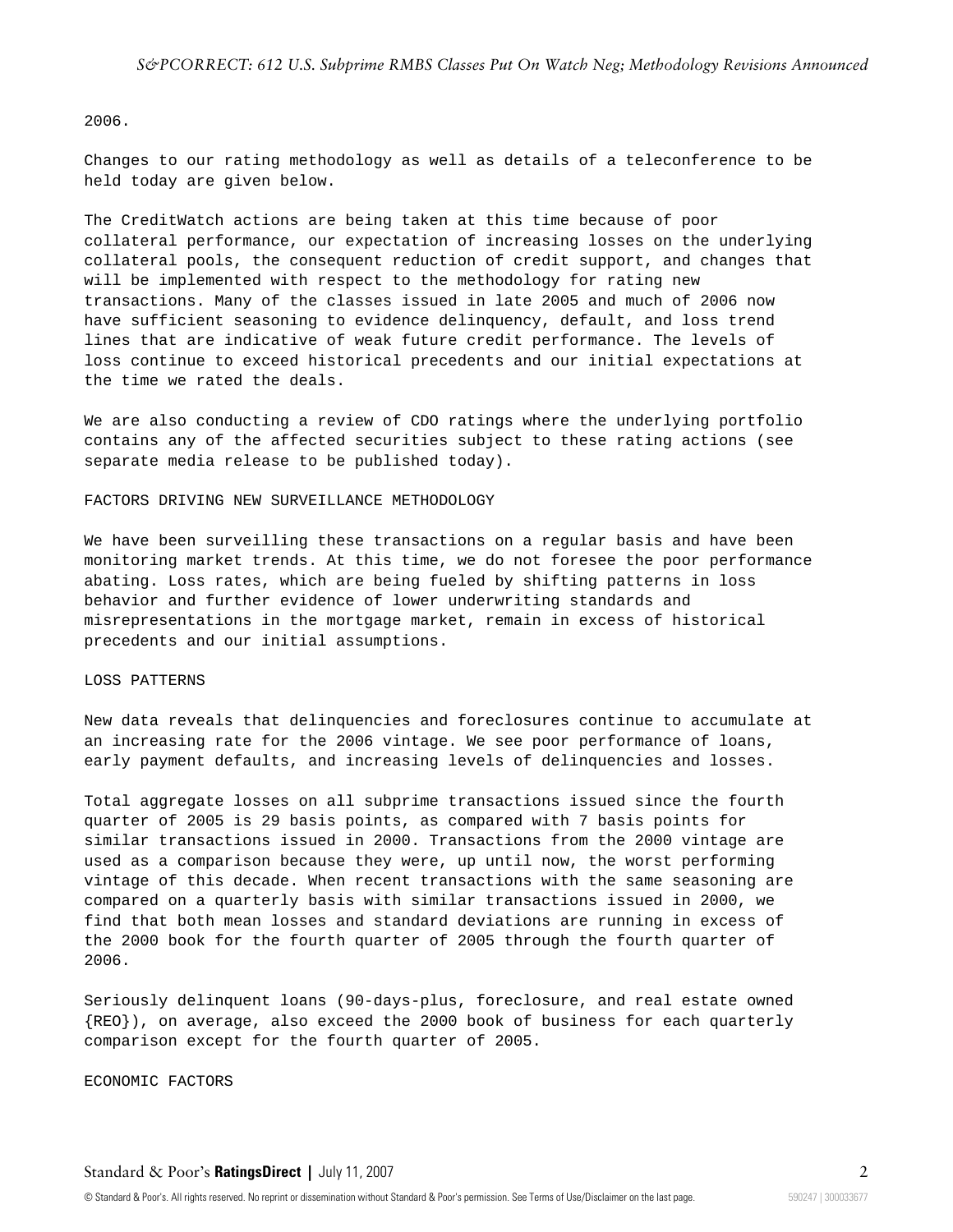#### *S&PCORRECT: 612 U.S. Subprime RMBS Classes Put On Watch Neg; Methodology Revisions Announced*

On a macroeconomic level, we expect that the U.S. housing market, especially the subprime sector, will continue to decline before it improves, and home prices will continue to come under stress. Weakness in the property markets continues to exacerbate losses, with little prospect for improvement in the near term. Furthermore, we expect losses will continue to increase, as borrowers experience rising loan payments due to the resetting terms of their adjustable-rate loans and principal amortization that occurs after the interest-only period ends for both adjustable-rate and fixed-rate loans.

Although property values have decreased slightly, additional declines are expected. David Wyss, Standard & Poor's chief economist, projects that property values will decline 8% on average between 2006 and 2008, and will bottom out in the first quarter of 2008.

While our LEVELS model assumes property value declines of 22% for the 'BBB' and lower rating category stress environments (with higher property value declines for higher rating category stress environments), the continued decline in prices will apply additional stress to these transactions by increasing losses on the sale of foreclosed properties, as well as removing or reducing the borrowers' ability to refinance or sell their homes to meet debt obligations.

As lenders have tightened underwriting guidelines, fewer refinance options may be available to these borrowers, especially if their loan-to-value (LTV) and combined LTV (CLTV) ratios have risen in the wake of declining home prices.

#### DATA QUALITY

The Mortgage Asset Research Institute (MARI) reports that alleged misrepresentations on credit reports were up significantly as a percentage of total submissions received in 2006. MARI, which was recently commissioned by the Mortgage Bankers Assoc. (MBA) to conduct a mortgage fraud study, reported that the current findings of fraud were in excess of previous industry highs. Data quality concerning some of the borrower and loan characteristics provided during the rating process has also come under question. Therefore, key risk variables that have historically influenced default patterns, such as FICO, LTV, and ownership status, are proving less predictive.

It is expected that the ongoing weakness in both national and regional property markets will exacerbate losses with little prospect for improvement in the near term. Also, many of these transactions will likely encounter additional credit stress from upcoming interest rate and payment resets.

Data quality is fundamental to our rating analysis. The loan performance associated with the data to date has been anomalous in a way that calls into question the accuracy of some of the initial data provided to us regarding the loan and borrower characteristics. A discriminate analysis was performed to identify the characteristics associated with the group of transactions performing within initial expectations and those performing below initial expectations. The following characteristics associated with each group were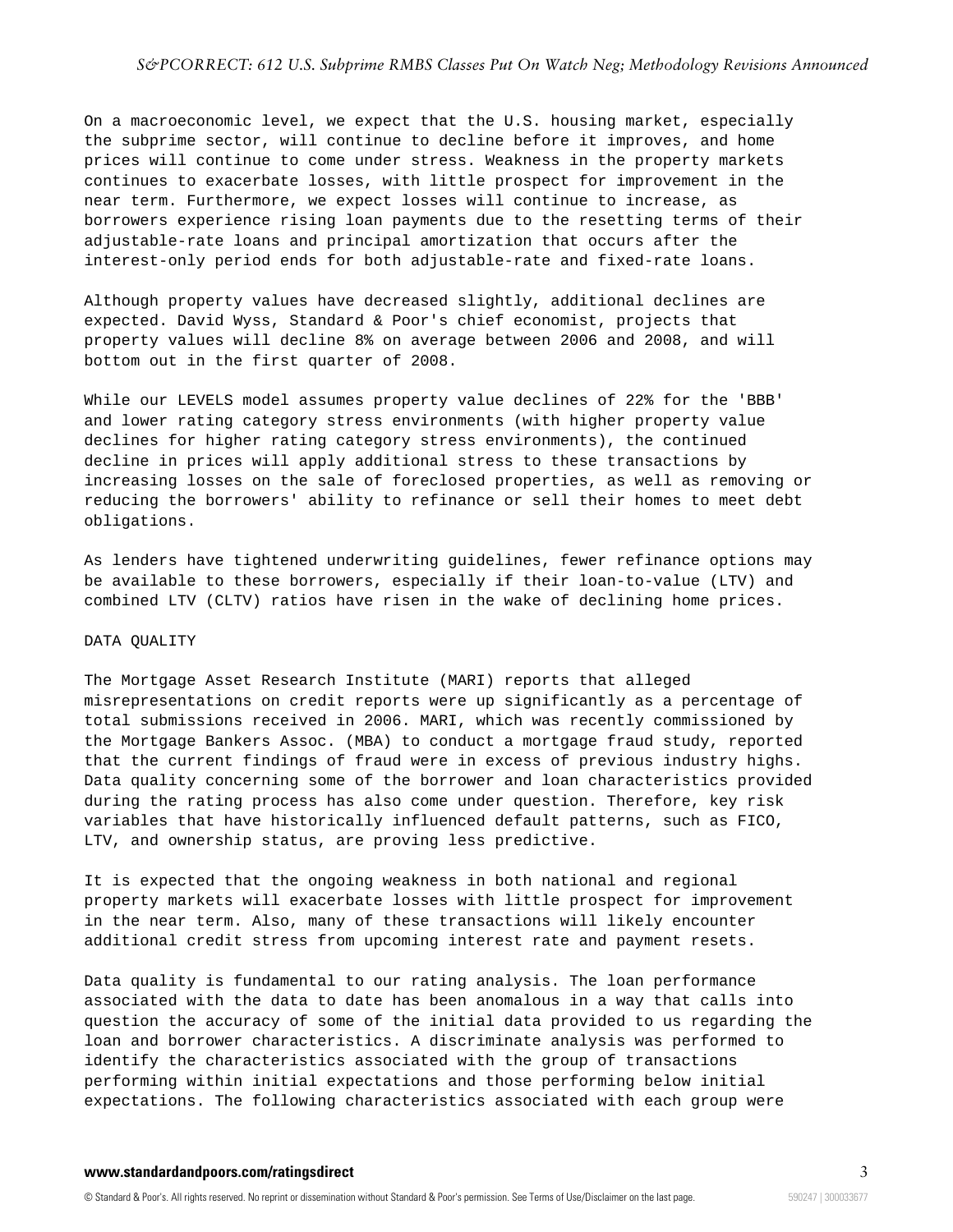analyzed: LTV, CLTV, FICO, debt-to-income (DTI), weighted-average coupon (WAC), margin, payment cap, rate adjustment frequency, periodic rate cap on first adjustment, periodic rate cap subsequent to first adjustment, lifetime max rate, term, and issuer. Our results show no statistically significant differentiation between the two groups of transactions on any of the above characteristics. Reports of alleged underwriting fraud tend to grow over time, as suspected fraud incidents are detected upon investigation following a loan default.

# PAYMENT ADJUSTMENTS

Adjustable-rate and interest-only loans subject to contractual increases in their monthly payments will continue to put pressure on borrowers' ability to meet monthly payments in the future. The transactions with classes identified for CreditWatch placement contain, on average, 75%-80% of the types of loans that are subject to some type of payment adjustment over the next 18 months.

When reviewing the transactions initially, we assumed that borrowers would experience additional stresses when subject to payment adjustments. All loans containing some type of payment increase were assumed to default 20% more often than similar borrowers with fixed-rate loans and FICO scores of less than 660 (including subprime borrowers). Our analysis intended to anticipate the burden and resulting payment shock that a borrower would face assuming rising interest rates.

The following table provides the aggregate percentage of 2/1 arms for U.S. subprime transactions by quarter for the period under review. Since there tends to be a lag between origination and securitization, many of the 2/1 hybrid ARM loans will reset approximately seven quarters after the transaction closes.

#### 2/1 ARM Reset Information By Quarter

| Sold during | Orig. subprime     | % of      | Reset quarter |
|-------------|--------------------|-----------|---------------|
|             | balance $(\$)$     | $2/1$ ARM |               |
|             | (all loans)        |           |               |
| $2005 - 04$ | 138,888,212,337    | 64        | $2007 - 03$   |
| $2006 - 01$ | 108,014,850,161    | 70        | $2007 - 04$   |
| $2006 - 02$ | 121, 149, 551, 887 | 70        | $2008 - 01$   |
| $2006 - 03$ | 98, 332, 355, 370  | 62        | $2008 - 02$   |
| $2006 - 04$ | 98, 965, 073, 697  | 60        | $2008 - 03$   |

Given all of these current factors, we are refining our surveillance approach for subprime RMBS transactions issued from the fourth quarter of 2005 through the fourth quarter of 2006. Going forward, the ratings methodology for new transactions will also incorporate these factors.

#### SURVEILLANCE METHODOLOGY CHANGES

As performance continues to deteriorate, we have increased the severity of the surveillance assumptions we use to evaluate the ongoing creditworthiness for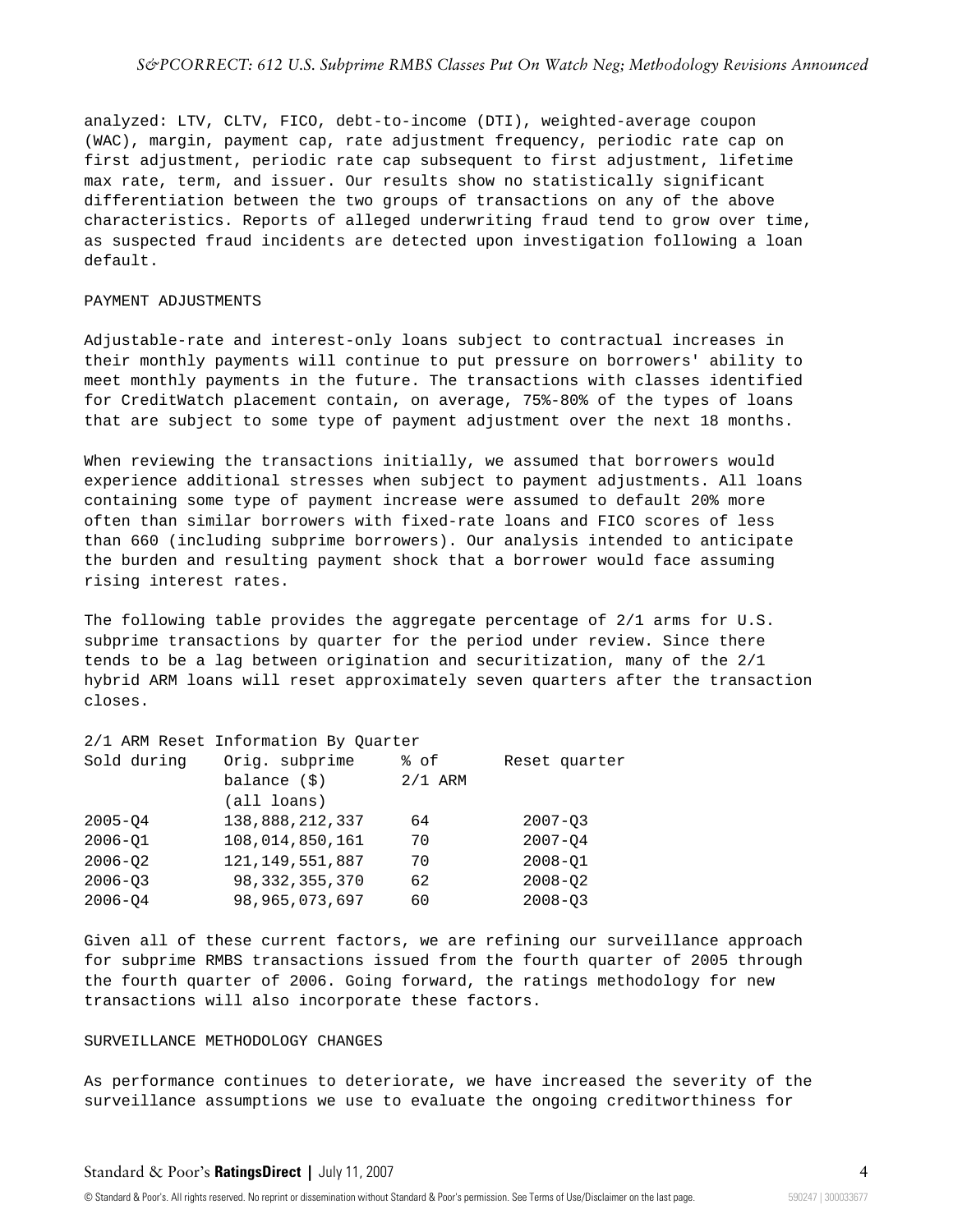#### *S&PCORRECT: 612 U.S. Subprime RMBS Classes Put On Watch Neg; Methodology Revisions Announced*

this group of transactions. The level of severity was increased to 40% from 33% to reflect the average severity that subprime servicers are currently experiencing, which was determined through data collected in our SEAM (Servicer Evaluation Analytical Methodology) database. We will continue to apply this revised severity assumption to delinquencies as they move through the pipeline.

Specifically, for subprime collateral, we assume that the REO loans are liquidated evenly within six months. During the same six-month period, 25% of foreclosures and 10% of loans that are 90-plus-days delinquent would be evenly liquidated. During months seven through 12, the remaining 75% of foreclosures and 30% of the loans that are 90-plus-days delinquent will be evenly liquidated. In order to account for the movement of the remaining 90-plus-days delinquent and future delinquent loans through the delinquency pipeline, we assume that our projection of the losses used in month 12 continues and amortizes down in months 13 through 36, which allows for loans presently 60 or 30-days delinquent, or current, to enter into the delinquency pipeline in the future.

Beginning in the next few days, we expect that the majority of the ratings on the classes that have been placed on CreditWatch negative will be downgraded. We will lower our rating:

-- To 'CCC' on any class that does not pass our stress test scenario (a class is expected to experience a principal write-down or, with respect to the senior classes, a principal shortfall) within 12 months, regardless of its current rating;

-- To 'B' on any class that does not pass our stress test scenario within 13 to 24 months;

-- To 'BB' on any class that does not pass our stress test scenario within 25 to 30 months; and

-- To 'BBB' on any class that does not pass our stress test scenario within 31 to 36 months.

In addition, we have modified our approach to reviewing the ratings on senior classes in a transaction in which subordinate classes have been downgraded. Historically, our practice has been to maintain a rating on any class that has passed our stress assumptions and has had at least the same level of outstanding credit enhancement as it had at issuance. Going forward, there will be a higher degree of correlation between the rating actions on classes located sequentially in the capital structure. A class will have to demonstrate a higher level of relative protection to maintain its rating when the class immediately subordinate to it is being downgraded.

Transactions issued in 2007 have not had adequate seasoning to establish a payment history that would make the outcomes of the delinquency and loss tests detailed above capable of meaningful measurement under our new methodology. However, the same asset risks that are apparent in the transactions issued in 2006 may also be present in the 2007 transactions, as well as in transactions currently being packaged for sale and securitization. Hence, to ensure a consistent application of surveillance methodology we will continue to monitor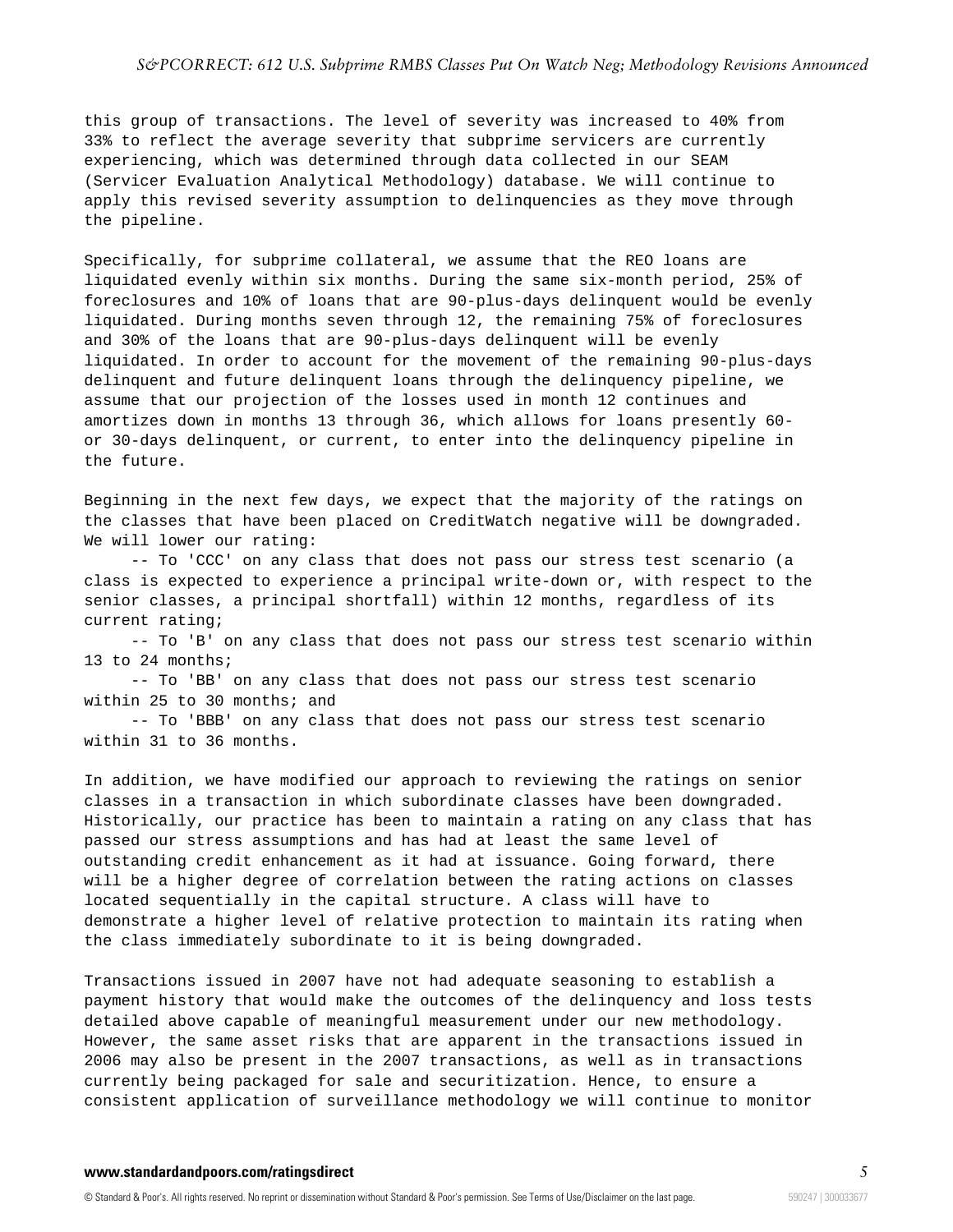#### *S&PCORRECT: 612 U.S. Subprime RMBS Classes Put On Watch Neg; Methodology Revisions Announced*

the 2007 vintage securitizations and apply the same surveillance methodology as described above to the 2007 transactions as they season and as delinquency and loss data become available. We will also review these transactions under the revised surveillance methodology, as well as the revised methodology employed for issuing new ratings and may take rating actions, as deemed appropriate, throughout the remainder of 2007.

We will also continue our review of second mortgages, including "piggyback seconds," "silent seconds," and closed-end second liens, and expect to publish the results in the near future.

We are considering a number of changes to our initial rating methodology, as further described below, so as to better mitigate these concerns going forward.

#### REVISED RATING METHODOLOGY FOR NEW ISSUES

For transactions that close on or after July 10, 2007, we will incorporate several changes to our ratings methodology that will result in greater levels of credit protection for rated transactions. Our cash flow methodology assumptions will include a simultaneous combination of faster voluntary and involuntary (default) prepayments that will result in less credit to excess spread.

Furthermore, our default expectation for 2/28 hybrid ARM loans will increase by approximately 21%. We are in the process of updating our LEVELS and SPIRE models. A separate article will be released in the next few days describing the revisions to our ratings methodology, and will provide the estimated timing for release of the updated models.

#### UNDERWRITING REVIEW

Given the level of loosened underwriting at the time of loan origination, misrepresentation, and speculative borrower behavior reported for the 2006 vintage, we will be increasing our review of the capabilities of lenders to minimize the potential and incidence of misrepresentation in their loan production. A lender's fraud-detection capabilities will be a key area of focus for us.

The review will consist of a detailed examination of: (a) the overall capabilities and experience of the executive and operational management team; (b) the production channels and broker approval process; (c) underwriting guidelines and the credit process; (d) quality control and internal audits; (e) the use of third-party due diligence firms, if applicable; and (f) secondary marketing. A new addition to this review process will be a fraud-management questionnaire focusing on an originator's tools, processes, and systems for control with respect to mitigating the potential for misrepresentation.

#### TELECONFERENCE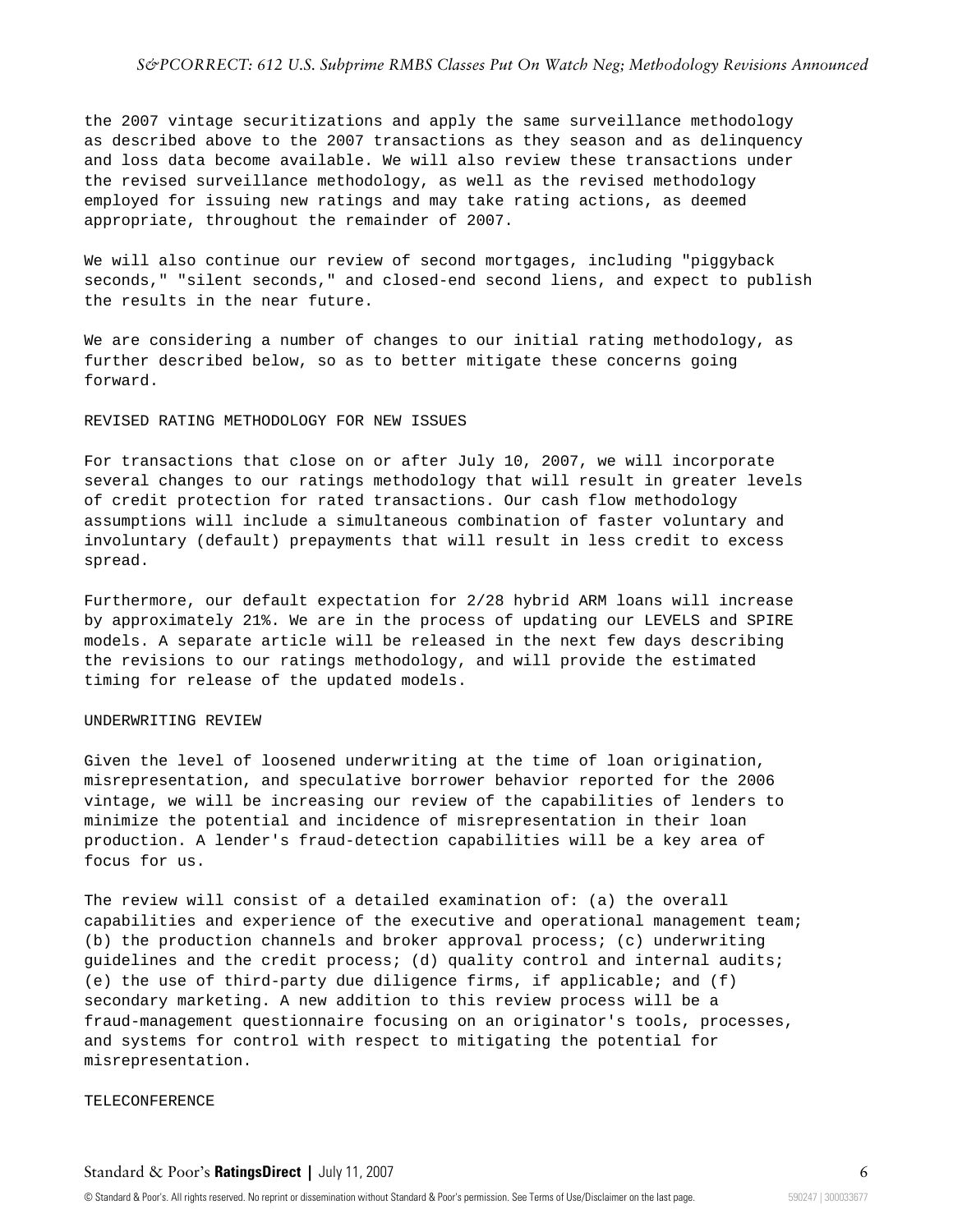Standard & Poor's will hold a teleconference Tuesday morning, July 10, 2007, at 10:00 a.m. EST. Please join David Wyss, Susan Barnes, and Patrice Jordan, as they discuss market conditions and the revisions to the RMBS surveillance and new ratings methodologies. Teleconference information follows below:

Live-Dial-In-Numbers: US/Canada: 1-888-324-0379 US/All Others: 1-210-234-6980 Conference ID#: 1197033 Passcode: SANDP

Replay Numbers: US/Canada: 1-866-397-8265 US/All Others: 1-203-369-0540 Replay will expire on Tuesday, July 17, 2007

Live Audio Streaming: URL: http://www.mymeetings.com, Under Events, Select Join an event Conference ID#: 1197033 Passcode: SANDP

Replay Web Streaming: URL: http://www.mymeetings.com, Under Events, Select Join an event Conference ID#: 1197033 Passcode: SANDP Web replay streaming will expire on Tuesday, Aug. 7, 2007

SUBPRIME RATINGS PLACED ON CREDITWATCH NEGATIVE

Aames Mortgage Investment Trust

|            |       | Rating         |        |
|------------|-------|----------------|--------|
| Series     | Class | TΟ             | From   |
| $2006 - 1$ | M10   | BBB/Watch Neg  | BBB    |
| $2006 - 1$ | M11   | BBB-/Watch Neg | $BBB-$ |

ABFC Trust

|              |       | Rating        |           |
|--------------|-------|---------------|-----------|
| Series       | Class | Tο            | From      |
| 2005-WMC1 B1 |       | BB+/Watch Neg | $BB+$     |
| 2005-WMC1 B2 |       | BB/Watch Neg  | <b>BB</b> |

|                    |       | ACE Securities Corp. Home Equity Loan Trust |            |
|--------------------|-------|---------------------------------------------|------------|
|                    |       | Rating                                      |            |
| Series             | Class | To                                          | From       |
| 2005-HE6           | M9    | BBB+/Watch Neg                              | $BBB+$     |
| 2005-HE6           | M10   | BBB/Watch Neg                               | BBB        |
| 2005-HE6           | M11   | BBB-/Watch Neg                              | $BBB -$    |
| 2005-HE6           | B1.   | BB+/Watch Neg                               | $BB+$      |
| 2006-ASAP3 M8, M9, |       | BBB/Watch Neg<br>M10                        | <b>BBB</b> |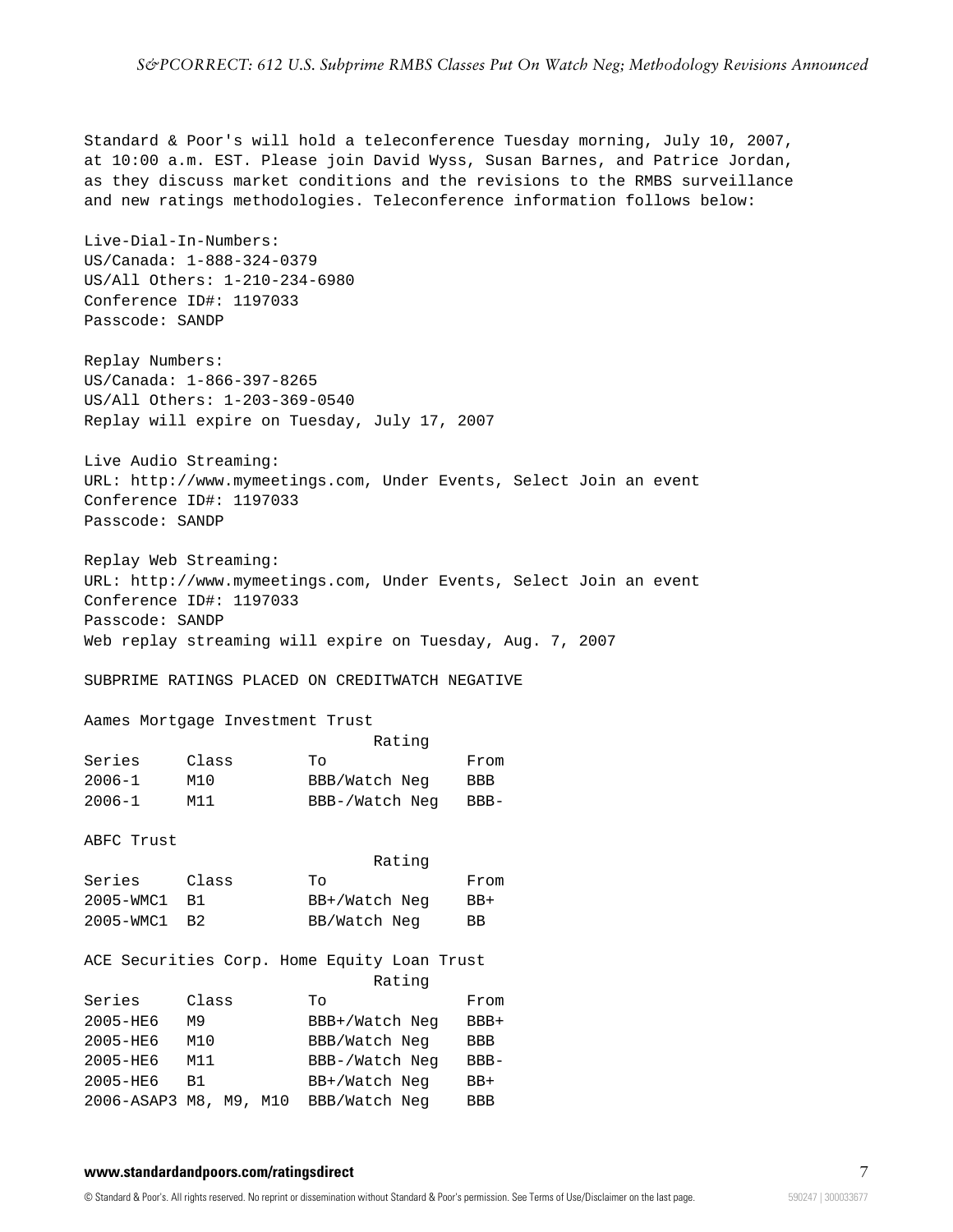| 2006-ASAP3 | M11                           | BBB/Watch Neg                           | BBB        |
|------------|-------------------------------|-----------------------------------------|------------|
| 2006-ASAP4 | M11                           | BBB/Watch Neg                           | <b>BBB</b> |
| 2006-FM1   | M7                            | BBB+/Watch Neg                          | BBB+       |
| 2006-FM1   | M8                            | BBB/Watch Neg                           | BBB        |
| 2006-FM1   | M9                            | BBB-/Watch Neq                          | BBB-       |
| 2006-FM1   | M10                           | BB+/Watch Neg                           | BB+        |
| 2006-FM2   | М7                            | BBB+/Watch Neg                          | BBB+       |
| 2006-FM2   | M8                            | BBB/Watch Neg                           | BBB        |
| 2006-FM2   | M9                            | BBB-/Watch Neq                          | BBB-       |
| 2006-FM2   | M10                           | BB+/Watch Neg                           | BB+        |
| 2006-HE1   | M8                            | A-/Watch Neg                            | A-         |
| 2006-HE1   | M9                            | BBB+/Watch Neg                          | BBB+       |
| 2006-HE1   | M10                           | BBB/Watch Neg                           | BBB        |
| 2006-HE2   | М9                            | BBB/Watch Neg                           | BBB-       |
| 2006-HE2   | M10                           | BBB-/Watch Neg                          | BBB-       |
| 2006-HE2   | M11                           | BB+/Watch Neg                           | BB+        |
| 2006-HE3   | M7                            | A+/Watch Neg                            | A+         |
| 2006-HE3   | М8                            | A/Watch Neg                             | Α          |
| 2006-HE3   | M9                            | BBB+/Watch Neg                          | BBB+       |
| 2006-HE3   | M10                           | BBB/Watch Neg                           | BBB        |
| 2006-HE3   | M11                           | BBB-/Watch Neg                          | BBB-       |
| 2006-HE4   | M <sub>8</sub>                | BBB+/Watch Neg                          | BBB+       |
| 2006-HE4   | M9                            | BBB/Watch Neg                           | BBB        |
| 2006-HE4   | M10                           | BBB-/Watch Neg                          | BBB-       |
| 2006-HE4   | M11                           | BB+/Watch Neg                           | BB+        |
| 2006-NC2   | M9                            | BBB-/Watch Neg                          | BBB-       |
| 2006-NC2   | M10                           | BB+/Watch Neg                           | BB+        |
| 2006-NC2   | M11                           | BB/Watch Neg                            | ВB         |
|            |                               |                                         |            |
|            | Aegis Asset Backed Securities | Trust                                   |            |
|            |                               | Rating                                  |            |
| Series     | Class                         | Tо                                      | From       |
| $2005 - 5$ | M6, B1                        | A+/Watch Neg                            | $A+$       |
| $2005 - 5$ | B2                            | A/Watch Neg                             | Α          |
| $2005 - 5$ | B3                            | BBB+/Watch Neg                          | BBB+       |
| $2005 - 5$ | Β4                            | BBB/Watch Neg                           | BBB        |
| $2005 - 5$ | B6                            | BB+/Watch Neg                           | BB+        |
|            |                               |                                         |            |
|            |                               | American Home Mortgage Investment Trust |            |
|            |                               | Rating                                  |            |
| Series     | Class                         | Τo                                      | From       |
| $2005 - 3$ | В                             | BBB/Watch Neg                           | BBB        |
| $2006 - 2$ | $I I - M - 4$                 | A+/Watch Neg                            | A+         |
| $2006 - 2$ | $III-M-1$                     | AA/Watch Neg                            | ΑA         |
| $2006 - 2$ | $III-M-2$                     | A+/Watch Neg                            | A+         |
| $2006 - 2$ | $III-M-3$                     | A+/Watch Neg                            | A+         |
| $2006 - 2$ | $III-M-4$                     | A-/Watch Neg                            | A-         |
| $2006 - 2$ | $III-M-5$                     | BBB+/Watch Neg                          | BBB+       |
| $2006 - 2$ | $IV-M-1$                      | AA/Watch Neg                            | ΑA         |
| $2006 - 2$ | $IV-M-2$                      | A/Watch Neg                             |            |
|            |                               |                                         | Α          |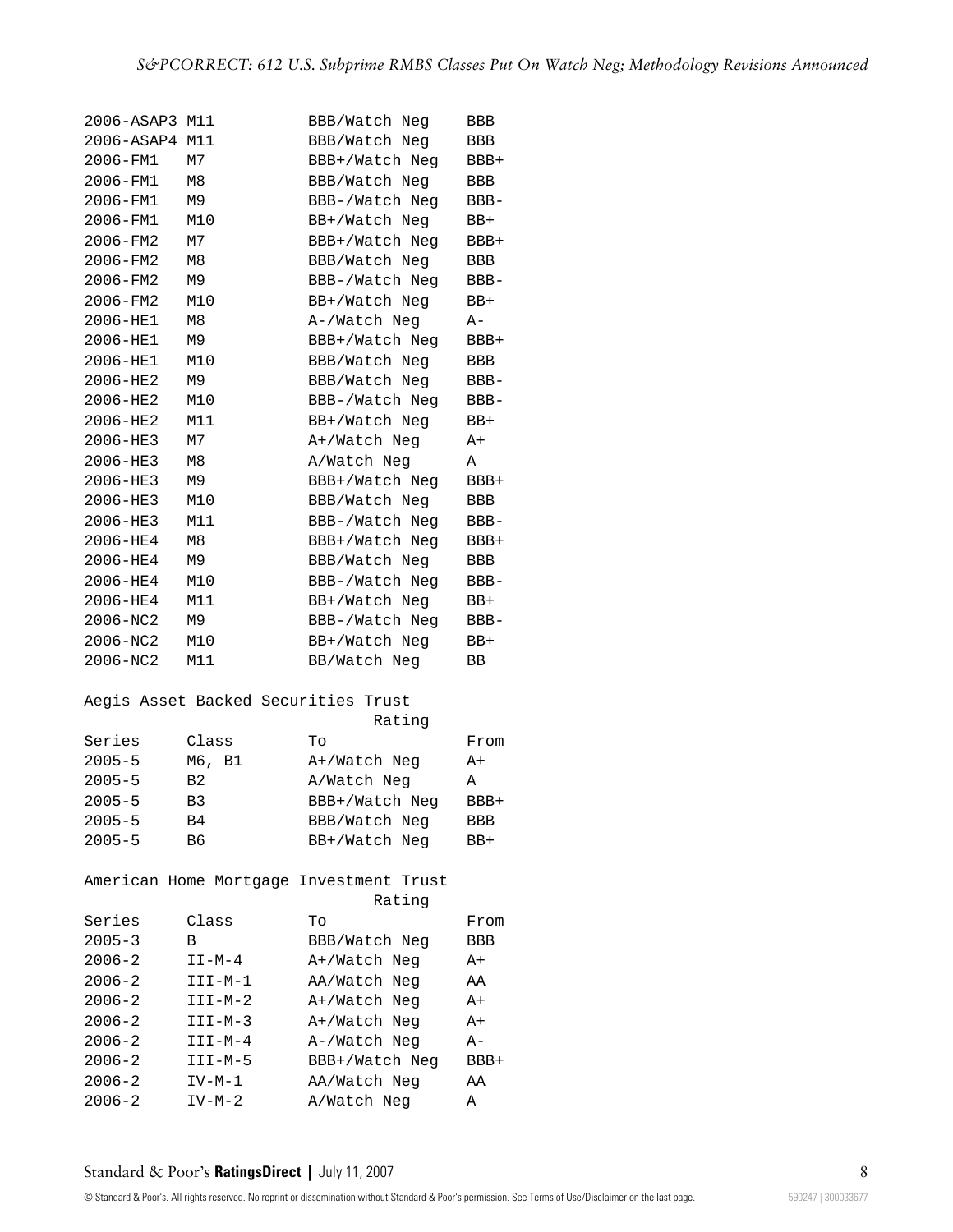| $2006 - 2$ | $IV-M-3$ | BBB+/Watch Neg | $BBB+$ |
|------------|----------|----------------|--------|
| $2006 - 2$ | $IV-M-4$ | BBB/Watch Neg  | BBB.   |
| $2006 - 2$ | IV-M-5   | BBB/Watch Neg  | BBB    |

# Argent Securities Trust

|                |          | Rating                                                               |         |  |
|----------------|----------|----------------------------------------------------------------------|---------|--|
| Series         | Class    | To                                                                   | From    |  |
| 2005-W2        | $M-10$   | BBB/Watch Neg                                                        | BBB     |  |
| 2005-W2        | $M-11$   | BBB/Watch Neg                                                        | BBB     |  |
| $2005 - W2$    | $M-12$   | BBB-/Watch Neg                                                       | $BBB-$  |  |
| $2005 - W2$    | $M-13$   | BB+/Watch Neg                                                        | BB+     |  |
| $2005 - W3$    | M-10     | BBB+/Watch Neq                                                       | BBB+    |  |
| $2005 - W3$    | $M-11$   | BBB/Watch Neg                                                        | BBB     |  |
| $2005 - W3$    | $M - 12$ | BBB-/Watch Neg                                                       | BBB-    |  |
| 2005-W4        | $M-8$    | BBB/Watch Neg                                                        | BBB     |  |
| $2006 - 4$     | $M-5$    | A+/Watch Neg                                                         | A+      |  |
| $2006 - 4$     | М-6      | A/Watch Neg                                                          | Α       |  |
| $2006 - 4$     | M-7      | A-/Watch Neg                                                         | A-      |  |
| $2006 - 4$     | M-8      | BBB+/Watch Neg                                                       | BBB+    |  |
| $2006 - 4$     | $M-9$    | BBB/Watch Neg                                                        | BBB     |  |
| 2006-M1        | $M - 7$  | A/Watch Neg                                                          | Α       |  |
| $2006 - M1$    | M-8      | A-/Watch Neg                                                         | A-      |  |
| $2006 - M1$    | $M-9$    | BBB+/Watch Neg                                                       | BBB+    |  |
| $2006 - M1$    | M-10     | BBB/Watch Neg                                                        | BBB     |  |
| $2006 - M2$    | М-6      | A-/Watch Neg                                                         | A-      |  |
| 2006-M2        | $M - 7$  | BBB+/Watch Neq                                                       | BBB+    |  |
| $2006 - M2$    | М-8      | BBB/Watch Neg                                                        | BBB     |  |
| $2006 - M2$    | М-9      | BBB-/Watch Neg                                                       | BBB-    |  |
| $2006 - M2$    | $M-10$   | BB+/Watch Neg                                                        | BB+     |  |
| 2006-W1        | $M-9$    | BBB+/Watch Neg                                                       | BBB+    |  |
| $2006 - W1$    | M-10     | BBB-/Watch Neg                                                       | BBB-    |  |
| 2006-W2        | M-8      | BBB/Watch Neg                                                        | BBB     |  |
| 2006-W2        | $M-9$    | BBB-/Watch Neg                                                       | BBB-    |  |
| $2006 - W2$    | $M-10$   | BB+/Watch Neg                                                        | BB+     |  |
| $2006 - W3$    | $M-6$    | A/Watch Neg                                                          | Α       |  |
| $2006 - W3$    | M-7      | A-/Watch Neg                                                         | A-      |  |
| $2006 - W3$    | M-8      | BBB+/Watch Neg                                                       | BBB+    |  |
| $2006 - W3$    | M-9      | BBB-/Watch Neq                                                       | BBB-    |  |
| $2006 - W3$    | $M-10$   | BBB-/Watch Neg                                                       | $BBB -$ |  |
| 2006-W5        | M-5      | AA-/Watch Neg                                                        | AA-     |  |
| $2006 - W5$    | $M-6$    | A+/Watch Neg                                                         | A+      |  |
| $2006 - W5$    | M-7      | A/Watch Neg                                                          | Α       |  |
| $2006 - W5$    | M-8      | A-/Watch Neg                                                         | A-      |  |
| $2006 - W5$    | $M-9$    | BBB+/Watch Neg                                                       | BBB+    |  |
|                |          | Asset Backed Securities Corporation Home Equity Loan Trust<br>Rating |         |  |
| Series         | Class    | Tо                                                                   | From    |  |
| NC2005-HE8 M10 |          | BB+/Watch Neg                                                        | BB+     |  |
| NC2005-HE8 M11 |          | BB/Watch Neg                                                         | ВB      |  |
|                |          |                                                                      |         |  |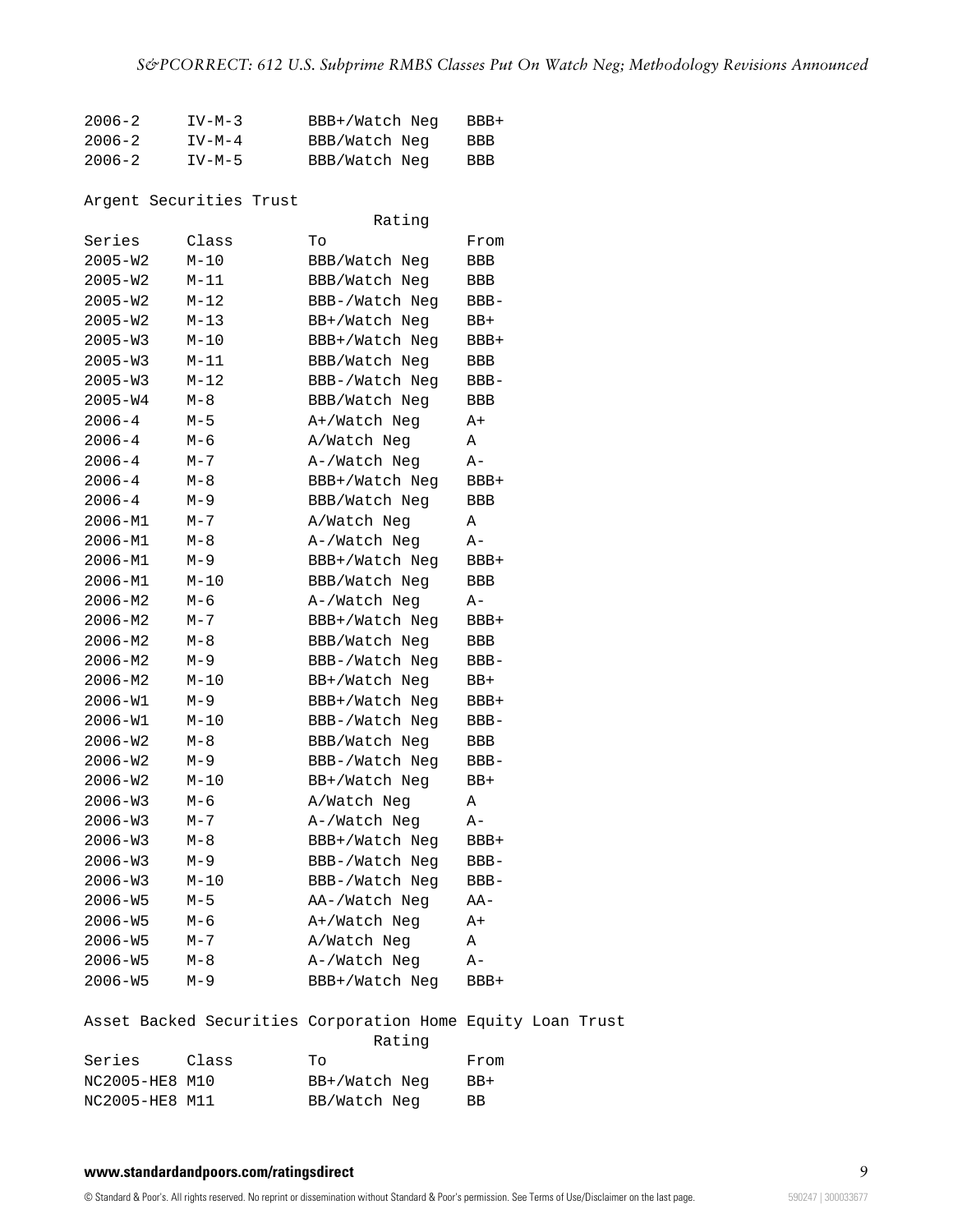| 2006-HE1       | M12                            | BB+/Watch Neg                               | BB+     |
|----------------|--------------------------------|---------------------------------------------|---------|
| NC2006-HE2 M9  |                                | BBB-/Watch Neg                              | BBB-    |
| NC2006-HE2 M10 |                                | BB+/Watch Neq                               | $BB+$   |
| NC2006-HE2 M11 |                                | BB/Watch Neg                                | ВB      |
| NC2006-HE4 M6  |                                | BBB+/Watch Neg                              | BBB+    |
| NC2006-HE4 M7  |                                | BBB/Watch Neg                               | BBB     |
| NC2006-HE4 M8  |                                | BBB-/Watch Neq                              | $BBB -$ |
| NC2006-HE4 M9  |                                | BB+/Watch Neg                               | BB+     |
|                |                                |                                             |         |
|                |                                | Bear Sterns Asset Backed Securities I Trust |         |
|                |                                | Rating                                      |         |
| Series         | Class                          | Tо                                          | From    |
| $2005 - CLI$   | $M-6$                          | A-/Watch Neg                                | A-      |
| $2005 - CL1$   | $M - 7$                        | BBB+/Watch Neq                              | BBB+    |
| $2005 - CLI$   | $M-8$                          | BBB/Watch Neg                               | BBB     |
| $2005 - CL1$   | $M-9$                          | BBB-/Watch Neq                              | $BBB -$ |
| 2005-CL1       | $M-10$                         | BB/Watch Neg                                | ВB      |
| 2006-EC2       | $M-10$                         | BB+/Watch Neg                               | BB+     |
| 2006-HE3       | M9                             | BBB-/Watch Neg                              | $BBB -$ |
| 2006-HE3       | M10                            | BB+/Watch Neg                               | BB+     |
| 2006-HE4       | M <sub>8</sub>                 | BBB/Watch Neg                               | BBB     |
| 2006-HE4       | М9                             | BBB-/Watch Neg                              | $BBB -$ |
| 2006-HE4       | M10                            | BB+/Watch Neg                               | BB+     |
| 2006-HE5       | M9                             | BBB-/Watch Neg                              | BBB-    |
| 2006-HE5       | M10                            | BB+/Watch Neq                               | BB+     |
| 2006-HE5       | M11                            | BB/Watch Neg                                | ВB      |
| 2006-HE6       | $I-M10$                        | BB+/Watch Neg                               | BB+     |
| 2006-HE6       | $I-M11$                        | BB/Watch Neg                                | ΒB      |
| 2006-HE6       | $I I - M7$                     | BBB+/Watch Neq                              | BBB+    |
| 2006-HE6       | $I I-M8$                       | BBB/Watch Neg                               | BBB     |
| 2006-HE6       | II-M9                          | BBB-/Watch Neg                              | $BBB -$ |
| $2006 - HEE6$  | $II-M10$                       | BB+/Watch Neg                               | BB+     |
| 2006-HE6       | II-M11                         | BB/Watch Neg                                | BB      |
| 2006-HE7       | $I I - M10$                    | BB+/Watch Neg                               | BB+     |
| 2006-HE7       | $I I-M11$                      | BB/Watch Neg                                | ВB      |
|                |                                |                                             |         |
|                | Bravo Mortgage Asset Trust     |                                             |         |
|                |                                | Rating                                      |         |
| Series         | Class                          | Tо                                          | From    |
| $2006 - 1$     | M9                             | BBB-/Watch Neg                              | $BBB-$  |
| 2006-1         | M10                            | BB+/Watch Neg                               | BB+     |
| $2006 - 1$     | M11                            | BB/Watch Neg                                | BB      |
|                |                                |                                             |         |
|                | Carrington Mortgage Loan Trust |                                             |         |
|                |                                | Rating                                      |         |

|                      |       | naciiy         |            |
|----------------------|-------|----------------|------------|
| Series               | Class | To             | From       |
| 2005-FRE1            | M10   | BBB/Watch Neg  | <b>BBB</b> |
| $2005 - \text{FRE1}$ | M11   | BBB-/Watch Neg | $BBB-$     |
| $2005 - FRE1$        | M12   | BB+/Watch Neg  | $BB+$      |
| 2005-FRE1            | M13   | BB/Watch Neg   | <b>BB</b>  |
|                      |       |                |            |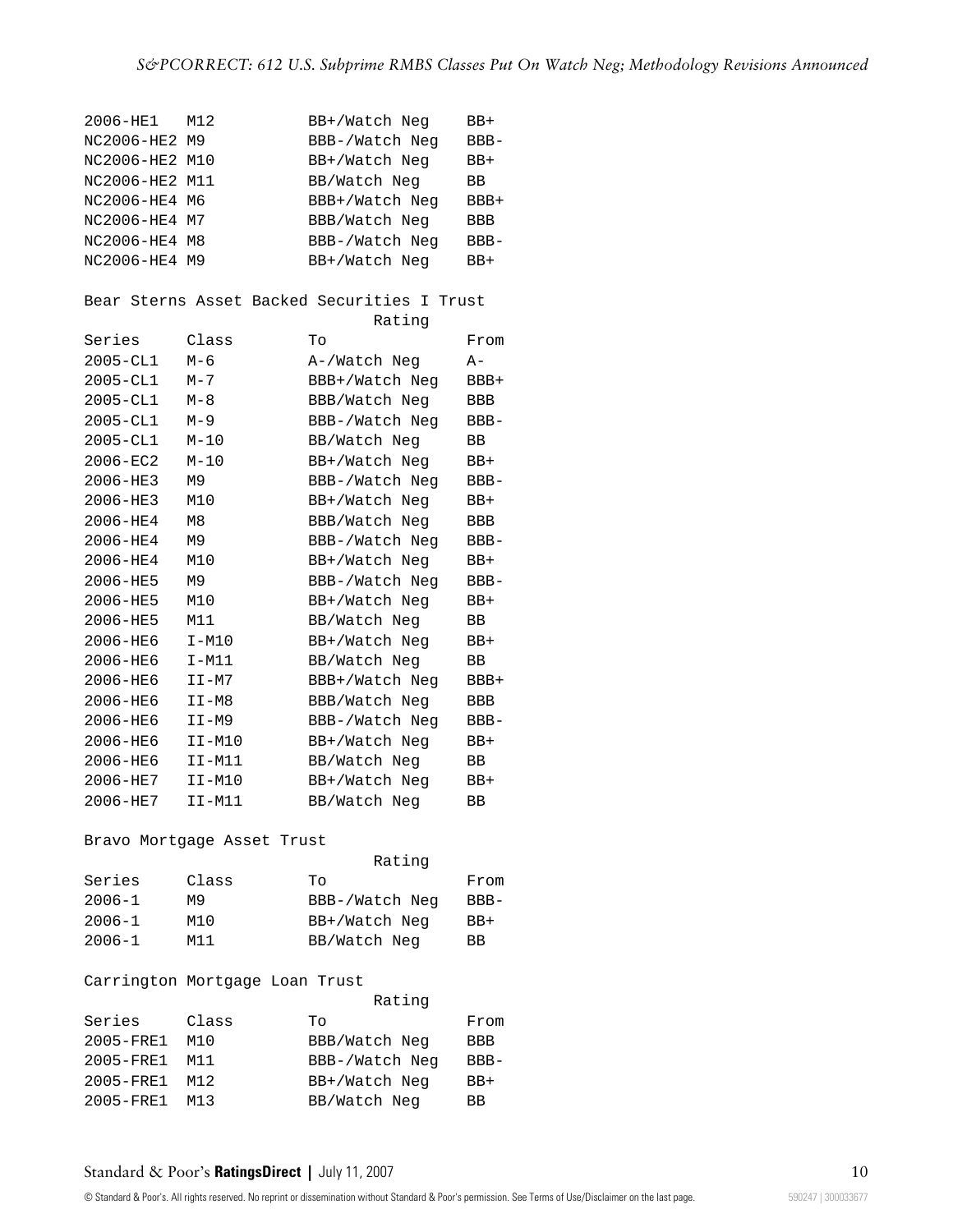| 2006-NC2 | M9. | BBB-/Watch Neg | BBB-  |
|----------|-----|----------------|-------|
| 2006-NC2 | M10 | BB+/Watch Neg  | $BB+$ |

# Citigroup Mortgage Loan Trust

|              |                | Rating                                |            |
|--------------|----------------|---------------------------------------|------------|
| Series       | Class          | Tо                                    | From       |
| $2005 - HE3$ | M11            | BB+/Watch Neq                         | $BB+$      |
| 2005-HE3     | M12            | BB/Watch Neg                          | ВB         |
| 2005-HE3     | M13            | BB/Watch Neg                          | ВB         |
| 2005-HE4     | M8             | BBB+/Watch Neg                        | BBB+       |
| 2005-HE4     | M9             | BBB/Watch Neg                         | BBB        |
| 2005-HE4     | M10            | BBB-/Watch Neg                        | $BBB -$    |
| 2005-HE4     | M11            | BB+/Watch Neq                         | $BB+$      |
| 2005-HE4     | M12            | BB/Watch Neg                          | ВB         |
| 2005-OPT4    | M12            | BB+/Watch Neq                         | $BB+$      |
| 2005-OPT4    | M13            | BB/Watch Neg                          | ВB         |
| 2006-AR6     | $2 - M3$       | A/Watch Neg                           | Α          |
| 2006-AR6     | $2 - M4$       | BBB/Watch Neg                         | BBB        |
| $2006 - CB3$ | M6             | A-/Watch Neg                          | A-         |
| 2006-CB3     | B1             | BBB+/Watch Neg                        | $BBB+$     |
| 2006-CB3     | B <sub>2</sub> | BBB/Watch Neg                         | BBB        |
| 2006-CB3     | B3             | BBB-/Watch Neg                        | $BBB -$    |
| 2006-HE1     | M10            | BB+/Watch Neq                         | $BB+$      |
| 2006-HE1     | M11            | BB/Watch Neg                          | ВB         |
| 2006-HE2     | M7             | BBB+/Watch Neg                        | BBB+       |
| 2006-HE2     | M8             | BBB/Watch Neg                         | <b>BBB</b> |
| 2006-HE2     | M9             | BBB-/Watch Neg                        | $BBB -$    |
| 2006-HE2     | M10            | BB+/Watch Neq                         | BB+        |
| 2006-NC1     | M8             | BBB/Watch Neg                         | <b>BBB</b> |
| 2006-NC1     | M9             | BBB-/Watch Neg                        | $BBB -$    |
| 2006-NC1     | M10            | BB+/Watch Neg                         | BB+        |
| 2006-NC1     | M11            | BB/Watch Neg                          | BB         |
| 2006-NC2     | M9             | BBB-/Watch Neg                        | $BBB -$    |
| 2006-NC2     | M10            | BB+/Watch Neg                         | $BB+$      |
| 2006-NC2     | M11            | BB/Watch Neg                          | ВB         |
| 2006-WF1     | $M-3$          | BBB/Watch Neg                         | <b>BBB</b> |
| 2006-WF1     | $M-4$          | BBB-/Watch Neg                        | $BBB -$    |
| 2006-WF1     | $M-5$          | BB+/Watch Neg                         | $BB+$      |
| 2006-WF2     | $M - 2$        | A/Watch Neg                           | Α          |
| 2006-WF2     | $M-3$          | BBB/Watch Neg                         | BBB        |
| 2006-WF2     | $M-4$          | BBB-/Watch Neg                        | BBB-       |
| 2006-WF2     | $M-5$          | BB+/Watch Neg                         | BB+        |
| 2006-WMC1    | M9             | BBB-/Watch Neg                        | BBB-       |
| 2006-WMC1    | M10            | BB+/Watch Neg                         | BB+        |
| 2006-WMC1    | M11            | BB/Watch Neg                          | ВB         |
|              |                | CWABS Asset-Backed Certificates Trust |            |
|              |                | Rating                                |            |
| Series       | Class          | To                                    | From       |
| $2005 - 9$   | $M-5$          | A/Watch Neg                           | Α          |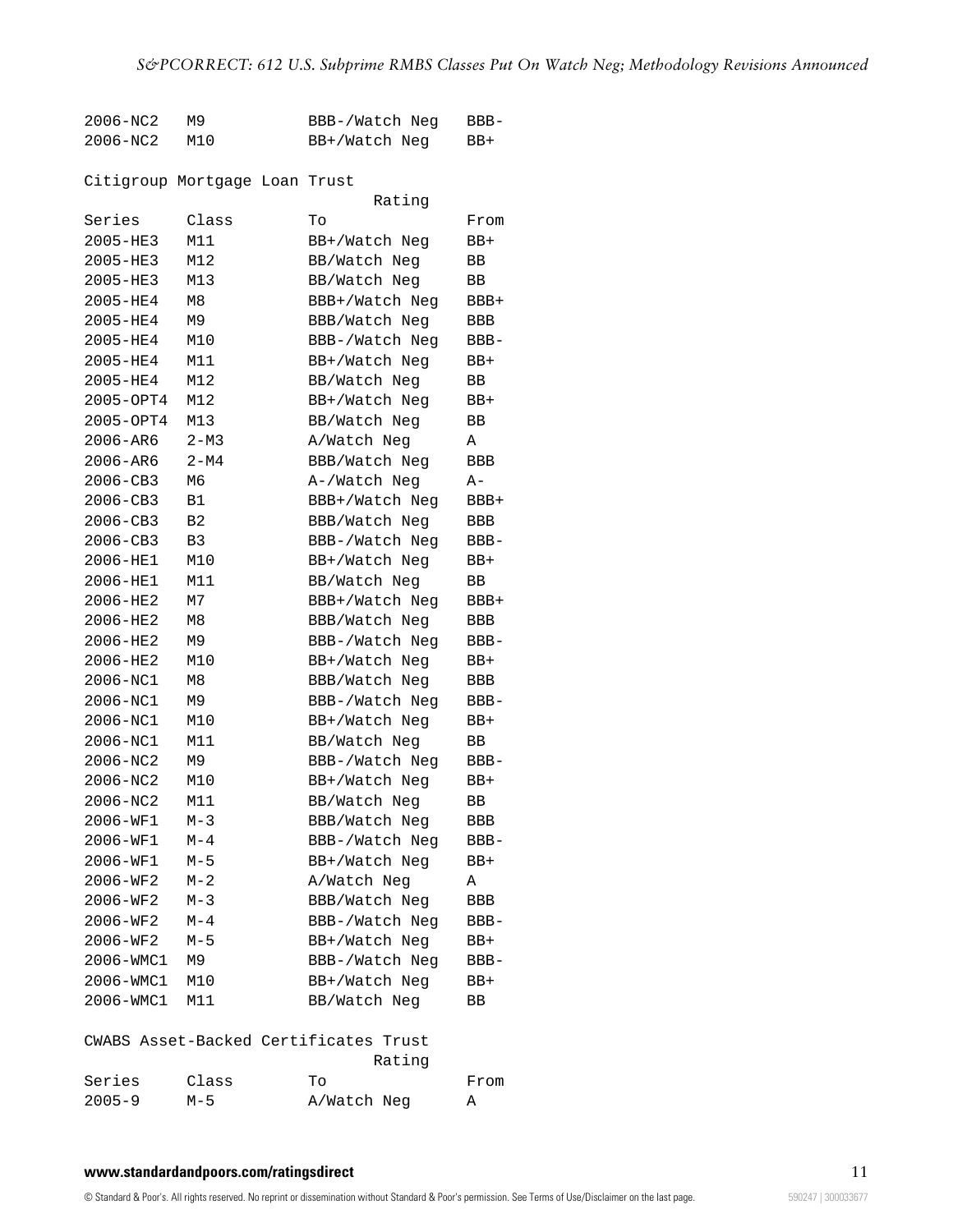| $2005 - 9$   | М-6                                | A-/Watch Neg                         | A-         |
|--------------|------------------------------------|--------------------------------------|------------|
| $2005 - 9$   | $M - 7$                            | BBB+/Watch Neq                       | BBB+       |
| $2005 - IM2$ | M6                                 | A-/Watch Neg                         | A-         |
| $2005 - IM2$ | М7                                 | BBB+/Watch Neq                       | BBB+       |
| $2006 - 5$   | M8                                 | BBB/Watch Neg                        | <b>BBB</b> |
| $2006 - 5$   | B                                  | BBB-/Watch Neq                       | $BBB -$    |
| $2006 - 6$   | М7                                 | BBB/Watch Neg                        | BBB        |
| $2006 - 6$   | M8                                 | BBB-/Watch Neg                       | $BBB -$    |
| $2006 - 6$   | В                                  | BB+/Watch Neg                        | $BB+$      |
| $2006 - 7$   | M8                                 | BBB/Watch Neg                        | BBB        |
| $2006 - 7$   | M9                                 | BBB-/Watch Neg                       | BBB-       |
| $2006 - 7$   | B                                  | BB+/Watch Neg                        | BB+        |
| $2006 - 8$   | В                                  | BB+/Watch Neq                        | BB+        |
| $2006 - 10$  | $MV-9$                             | BBB-/Watch Neg                       | $BBB -$    |
| $2006 - 10$  | BV                                 | BB+/Watch Neq                        | BB+        |
|              |                                    |                                      |            |
|              | Encore Credit Receivables Trust    |                                      |            |
|              |                                    | Rating                               |            |
| Series       | Class                              | Tо                                   | From       |
| $2005 - 4$   | $M-11$                             | BB+/Watch Neq                        | $BB+$      |
| $2005 - 4$   | $M-12$                             | BB-/Watch Neg                        | $BB-$      |
|              |                                    |                                      |            |
|              | FBR Securitization Trust           |                                      |            |
|              |                                    | Rating                               |            |
| Series       | Class                              | Tо                                   | From       |
| $2005 - 3$   | $M - 7$                            | BBB+/Watch Neg                       | BBB+       |
| $2005 - 3$   | $M-8$                              | BBB/Watch Neg                        | BBB        |
| $2005 - 3$   | $M-9$                              | BBB-/Watch Neq                       | BBB-       |
| $2005 - 4$   | $M-12$                             | BBB-/Watch Neq                       | $BBB -$    |
| $2005 - 5$   | $M - 12$                           | BBB-/Watch Neq                       | $BBB -$    |
|              |                                    |                                      |            |
|              |                                    | Fieldstone Mortgage Investment Trust |            |
|              |                                    | Rating                               |            |
| Series       | Class                              | Тo                                   | From       |
| 2006-1       | М8                                 | A-/Watch Neg                         | A-         |
| $2006 - 1$   | M9, M10                            | BBB/Watch Neg                        | BBB        |
|              |                                    |                                      |            |
|              | First Franklin Mortgage Loan Trust |                                      |            |
|              |                                    | Rating                               |            |
| Series       | Class                              | Tо                                   | From       |
| 2006-FF2     | M8, M9                             | BBB-/Watch Neg                       | BBB-       |
| 2006-FF2     | В                                  | BB+/Watch Neg                        | BB+        |
| 2006-FF5     | $M-9$ , $M-10$                     | BBB-/Watch Neg                       | BBB-       |
| 2006-FF5     | $M-11$                             | BB/Watch Neg                         | ВB         |
| 2006-FF7     | $M-8$                              | BBB/Watch Neg                        | BBB        |
| 2006-FF7     | M-9                                | BBB-/Watch Neg                       | BBB-       |
| 2006-FF7     | $M-10$                             | BB+/Watch Neg                        | BB+        |
| 2006-FF8     | $M-9$                              | BBB/Watch Neg                        | BBB        |
| 2006-FF8     | $M-10$                             | BBB-/Watch Neg                       | BBB-       |
| 2006-FF8     | M-11, M-12                         | BB+/Watch Neg                        | BB+        |
|              |                                    |                                      |            |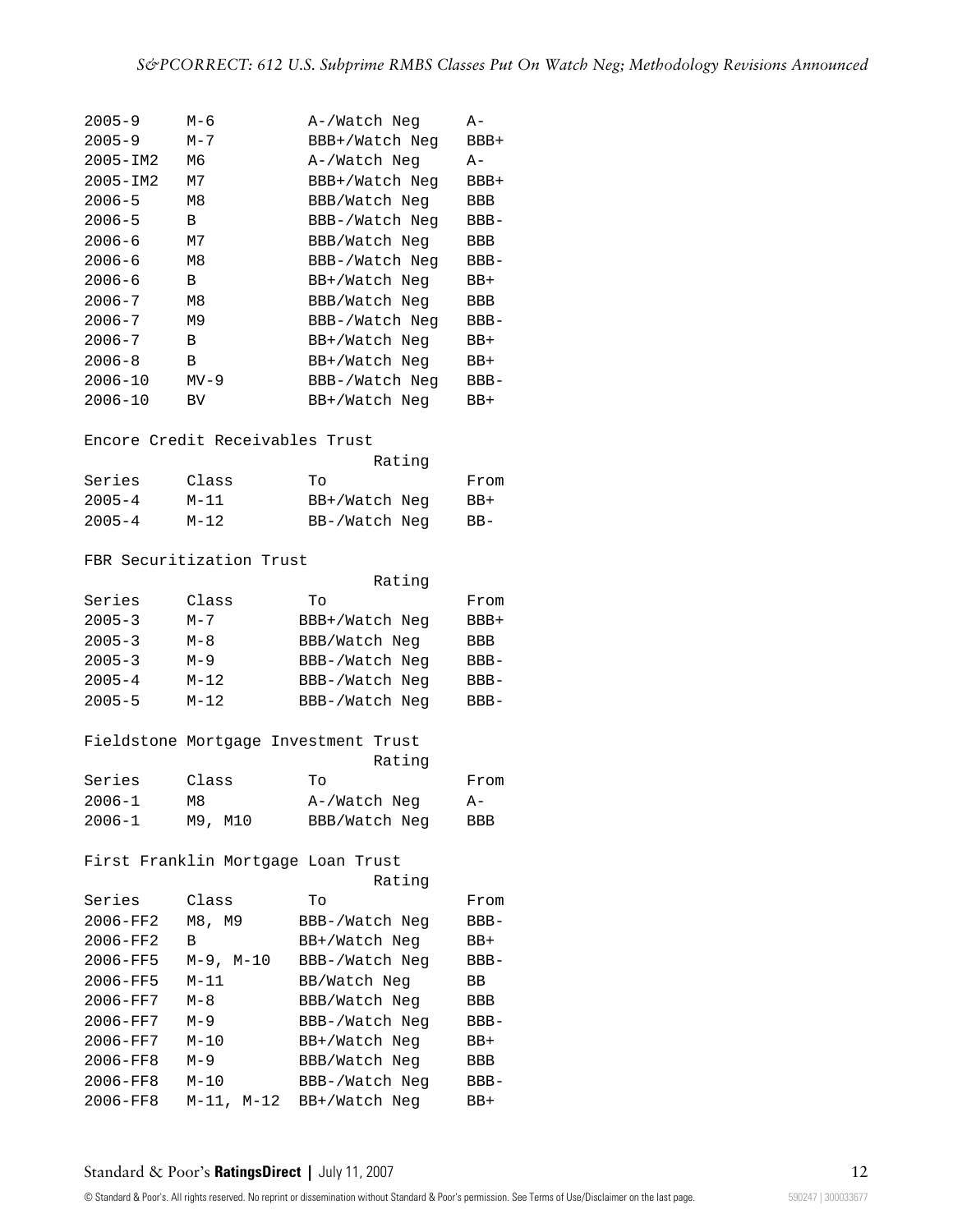| 2006-FF9            | $M-10$ | BBB-/Watch Neg | BBB-  |
|---------------------|--------|----------------|-------|
| 2006-FF10 M-9       |        | BBB-/Watch Neg | BBB-  |
| $2006 - FF10 B - 1$ |        | BB+/Watch Neg  | $BB+$ |
| 2006-FF10 B-2       |        | BB/Watch Neg   | BB.   |

Fremont Home Loan Trust

|            |                 | Rating         |            |  |
|------------|-----------------|----------------|------------|--|
| Series     | Class           | Tо             | From       |  |
| $2005 - D$ | <b>B1</b>       | BBB+/Watch Neq | BBB+       |  |
| $2005 - D$ | B <sub>2</sub>  | BBB/Watch Neg  | BBB        |  |
| $2005 - D$ | B <sub>3</sub>  | BBB-/Watch Neg | $BBB-$     |  |
| $2005 - D$ | B <sub>4</sub>  | BB+/Watch Neg  | BB+        |  |
| $2005 - E$ | B1              | BBB/Watch Neg  | BBB        |  |
| $2005 - E$ | $B2-A$ , $B2-B$ | BBB-/Watch Neg | $BBB-$     |  |
| $2005 - E$ | $B2-C$ , $B2-D$ | BBB-/Watch Neg | $BBB-$     |  |
| $2006 - 1$ | M7              | BBB+/Watch Neg | BBB+       |  |
| $2006 - 1$ | M8              | BBB/Watch Neg  | BBB        |  |
| $2006 - 1$ | M9              | BBB-/Watch Neg | $BBB -$    |  |
| $2006 - 1$ | B1, B2          | BB+/Watch Neq  | BB+        |  |
| $2006 - 2$ | B1,<br>B2       | BB+/Watch Neq  | $BB+$      |  |
| $2006 - A$ | M7              | BBB/Watch Neg  | BBB        |  |
| $2006 - A$ | M8, M9          | BBB-/Watch Neg | $BBB -$    |  |
| $2006 - A$ | M10             | BB+/Watch Neg  | BB+        |  |
| $2006 - B$ | Mб              | A-/Watch Neg   | $A-$       |  |
| $2006 - B$ | M7              | BBB+/Watch Neq | BBB+       |  |
| $2006 - B$ | M8, M9          | BBB/Watch Neg  | <b>BBB</b> |  |
| $2006 - B$ | M10             | BBB-/Watch Neg | $BBB-$     |  |
| $2006 - C$ | M9              | BBB-/Watch Neg | $BBB -$    |  |
| $2006 - C$ | M10             | BB+/Watch Neg  | $BB+$      |  |
| $2006 - C$ | M11             | BB/Watch Neg   | BB         |  |

# GE-WMC Mortgage Securities Trust

|            |                | Rating         |            |  |  |
|------------|----------------|----------------|------------|--|--|
| Series     | Class          | To             | From       |  |  |
| $2006 - 1$ | М6             | A/Watch Neg    | А          |  |  |
| $2006 - 1$ | <b>B1</b>      | A-/Watch Neg   | $A -$      |  |  |
| $2006 - 1$ | B <sub>2</sub> | BBB+/Watch Neq | BBB+       |  |  |
| $2006 - 1$ | B <sub>3</sub> | BBB/Watch Neg  | <b>BBB</b> |  |  |
| $2006 - 1$ | B4             | BBB-/Watch Neg | $BBB -$    |  |  |
| $2006 - 1$ | B5             | BBB-/Watch Neg | $BBB -$    |  |  |

# GSAA Home Equity Trust

|             |       | Rating         |        |  |
|-------------|-------|----------------|--------|--|
| Series      | Class | To             | From   |  |
| $2006 - 5$  | $B-2$ | BBB-/Watch Neg | $BBB-$ |  |
| $2006 - 5$  | $B-3$ | BB/Watch Neg   | BB     |  |
| GSAMP Trust |       |                |        |  |
|             |       | Rating         |        |  |
| Series      | Class | Tο             | From   |  |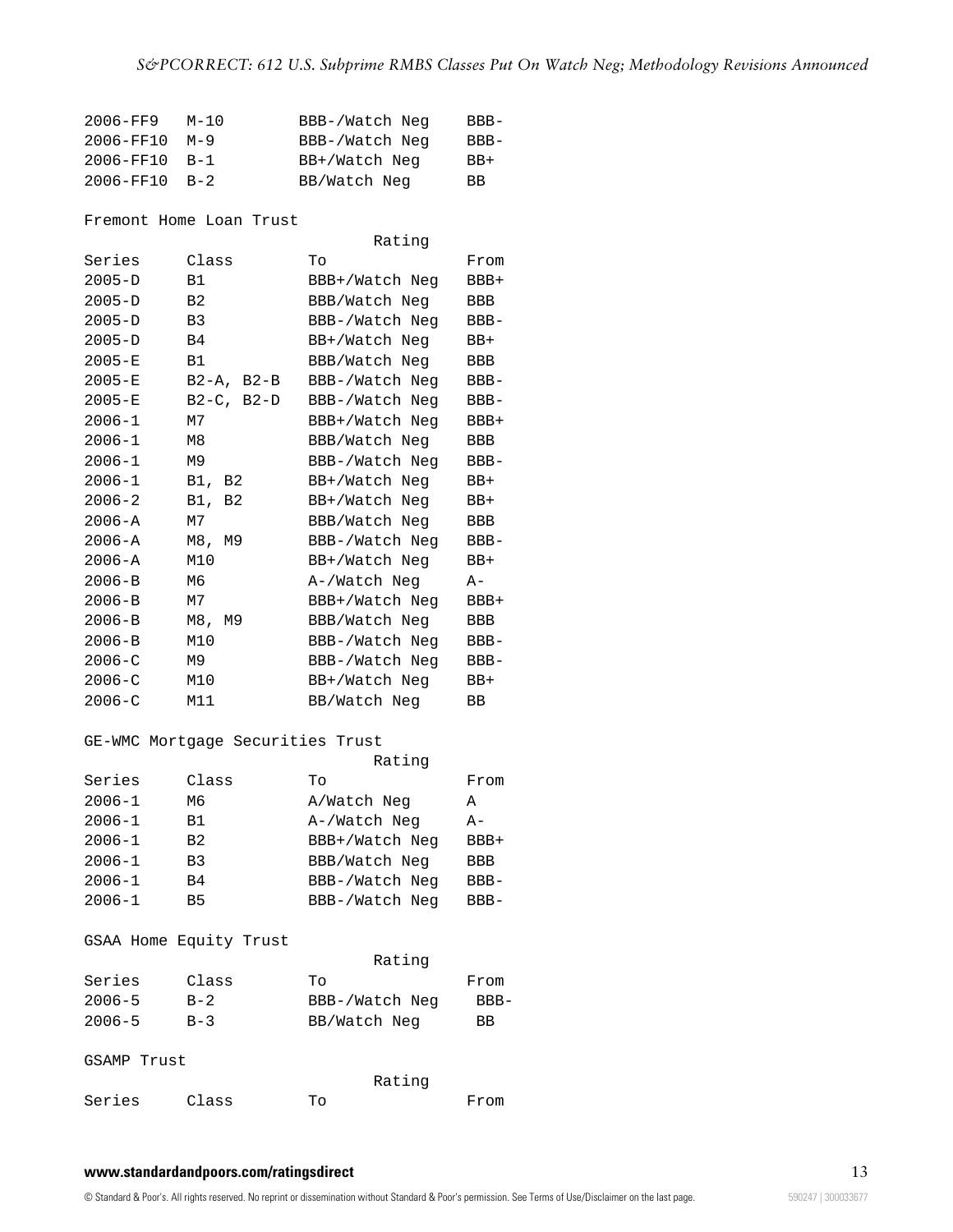| $2005 - AHL2$ | $B - 2$               | BBB-/Watch Neq | $BBB-$     |
|---------------|-----------------------|----------------|------------|
| $2005 - AHL2$ | $B-3$                 | BBB-/Watch Neg | $BBB -$    |
| $2005 - AHL2$ | $B-4$                 | BB+/Watch Neg  | $BB+$      |
| 2006-FM1      | м7                    | A-/Watch Neg   | $A -$      |
| 2006-FM1      | B <sub>1</sub>        | BBB+/Watch Neg | BBB+       |
| 2006-FM1      | B2,<br>B <sub>3</sub> | BBB-/Watch Neg | $BBB -$    |
| 2006-FM2      | B <sub>2</sub>        | BB+/Watch Neg  | $BB+$      |
| 2006-NC2      | M8                    | BBB/Watch Neg  | <b>BBB</b> |
| $2006 - MC2$  | M9,B-1                | BBB-/Watch Neg | $BBB -$    |
| $2006 - NC2$  | $B - 2$               | BB+/Watch Neg  | $BB+$      |

Home Equity Asset Trust

|            |                | Rating         |            |  |
|------------|----------------|----------------|------------|--|
| Series     | Class          | To             | From       |  |
| $2005 - 7$ | B <sub>3</sub> | BBB-/Watch Neg | $BBB-$     |  |
| $2005 - 7$ | B4.<br>B5      | BB+/Watch Neg  | BB+        |  |
| $2005 - 8$ | B3, B4         | BBB-/Watch Neg | $BBB-$     |  |
| $2005 - 8$ | B5             | BB+/Watch Neg  | BB+        |  |
| $2006 - 2$ | B3             | BBB-/Watch Neg | $BBB-$     |  |
| $2006 - 2$ | B4             | BB+/Watch Neg  | BB+        |  |
| $2006 - 2$ | B5             | BB/Watch Neg   | BB         |  |
| $2006 - 5$ | B <sub>2</sub> | BBB/Watch Neg  | BBB        |  |
| $2006 - 5$ | B <sub>3</sub> | BBB-/Watch Neg | $BBB -$    |  |
| $2006 - 6$ | B <sub>2</sub> | BBB/Watch Neg  | <b>BBB</b> |  |
| $2006 - 6$ | B3             | BBB-/Watch Neq | $BBB-$     |  |
| $2006 - 6$ | B4             | BB+/Watch Neg  | $BB+$      |  |
| $2006 - 7$ | B3             | BB+/Watch Neg  | BB+        |  |

#### Home Equity Mortgage Loan Asset-Backed Trust Rating

|            |           | Ratily         |            |  |
|------------|-----------|----------------|------------|--|
| Series     | Class     | To             | From       |  |
| $2005 - C$ | M10       | BBB/Watch Neg  | BBB        |  |
| $2005 - C$ | M11       | BBB-/Watch Neg | $BBB -$    |  |
| $2005 - D$ | М9        | BBB/Watch Neg  | <b>BBB</b> |  |
| $2006 - A$ | M9        | BBB+/Watch Neg | $BBB+$     |  |
| $2006 - A$ | M10       | BBB-/Watch Neg | $BBB -$    |  |
| $2006 - B$ | M7,<br>M8 | BBB+/Watch Neq | $BBB+$     |  |
| $2006 - B$ | M9        | BBB/Watch Neg  | BBB        |  |
| $2006 - C$ | $M - 7$   | BBB+/Watch Neg | $BBB+$     |  |
| $2006 - C$ | $M - 8$   | BBB/Watch Neg  | <b>BBB</b> |  |
| $2006 - C$ | $M - 9$   | BBB-/Watch Neg | $BBB-$     |  |

# HSI Asset Securitization Corp. Trust

|       | Rating         |       |
|-------|----------------|-------|
| Class | To             | From  |
| M6    | A-/Watch Neg   | $A -$ |
| M10   | BB/Watch Neg   | BB    |
| Mб    | A/Watch Neg    | А     |
| M7    | BBB+/Watch Neq | BBB+  |
| M8    | BBB/Watch Neg  | BBB   |
|       |                |       |

# **Standard & Poor's RatingsDirect | July 11, 2007 14 14 14 15 16 17 18 18 19 18 18 19 18 19 18 19 18 19 18 19 18 19 18 19 18 19 18 19 18 19 18 19 18 19 18 19 18 19 18 19 18 19 18 19 18 19 18 19 18 19 18 19 18 19 18 19 18 19**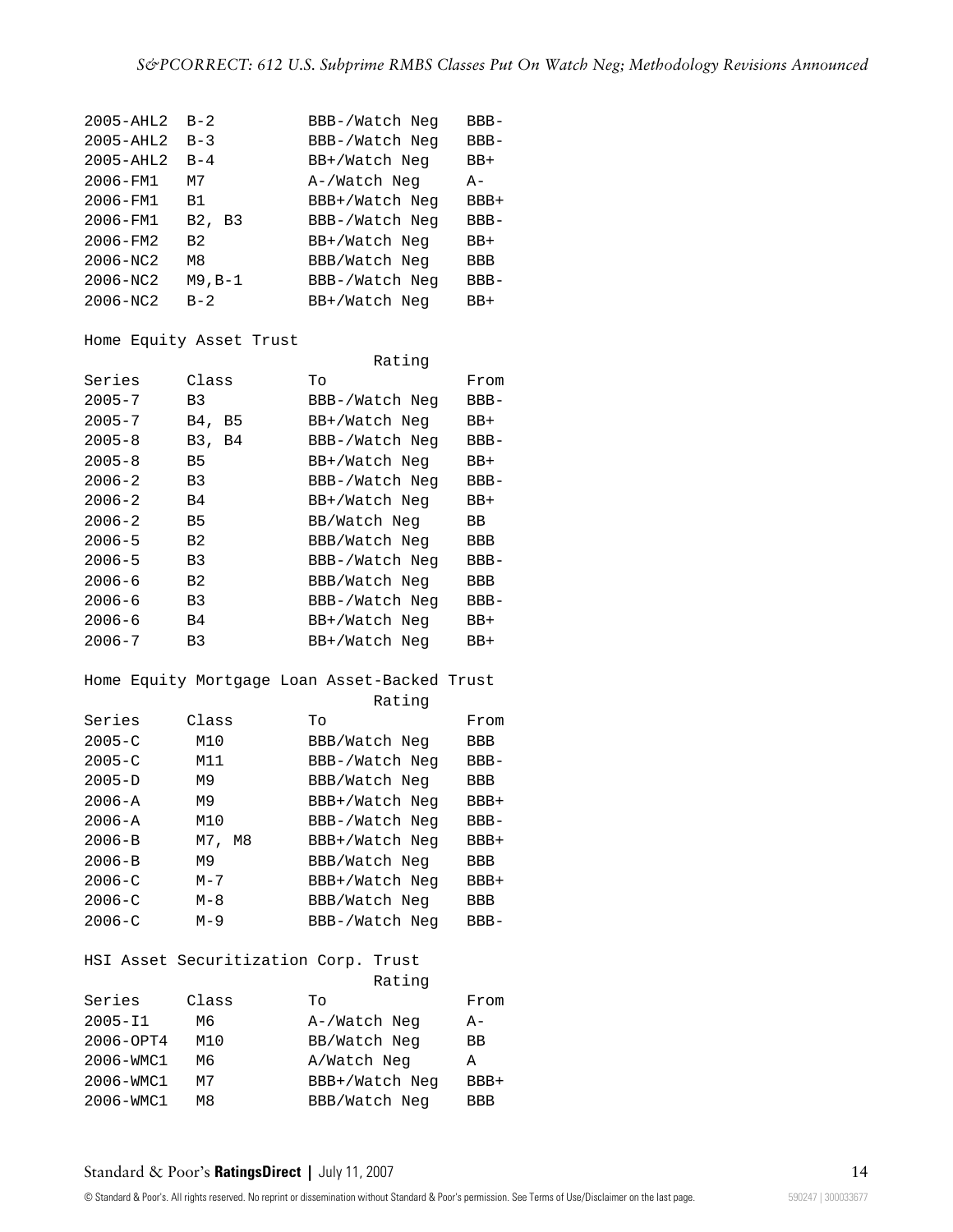2006-WMC1 M9 BBB-/Watch Neg BBB-IndyMac INDB Mortgage Loan Trust Rating Series Class To From 2006-1 B1 A/Watch Neg A 2006-1 B2 A-/Watch Neg A-2006-1 B3 BBB+/Watch Neg BBB+ 2006-1 B4 BBB/Watch Neg BBB IXIS Real Estate Capital Trust Rating Series Class To From 2006-HE1 B2 BBB+/Watch Neg BBB+ 2006-HE1 B3 BBB/Watch Neg BBB 2006-HE1 B4 BBB-/Watch Neg BBB-2006-HE2 B1 A-/Watch Neg A-2006-HE2 B2 BBB+/Watch Neg BBB+ 2006-HE2 B3 BBB/Watch Neg BBB 2006-HE2 B4 BBB-/Watch Neg BBB-2006-HE3 B3, B4 BBB-/Watch Neg BBB-2006-HE3 B5 BB+/Watch Neg BB+ J.P. Morgan Mortgage Acquisition Trust Rating Series Class To From 2006-ACC1 M11 BB/Watch Neg BB 2006-FRE1 M10 BB+/Watch Neg BB+ 2006-FRE1 M11 BB/Watch Neg BB 2006-FRE2 M10 BB+/Watch Neg BB+ 2006-FRE2 M11 BB/Watch Neg BB 2006-HE1 M11 BB/Watch Neg BB 2006-NC1 M10 BB+/Watch Neg BB+ 2006-NC1 M11 BB/Watch Neg BB 2006-RM1 M9 BBB-/Watch Neg BBB-2006-RM1 M10 BB+/Watch Neg BB+ 2006-WM1 M7 BBB/Watch Neg BBB 2006-WF1 M8 BBB-/Watch Neg BBB-2006-WF1 M9 BB+/Watch Neg BB+ Lehman XS Trust Rating Series Class To From 2006-7 M6 A-/Watch Neg A-2006-7 M7 BBB+/Watch Neg BBB+ 2006-7 M-8 BBB/Watch Neg BBB 2006-7 M9 BBB-/Watch Neg BBB-

Long Beach Mortgage Loan Trust

Rating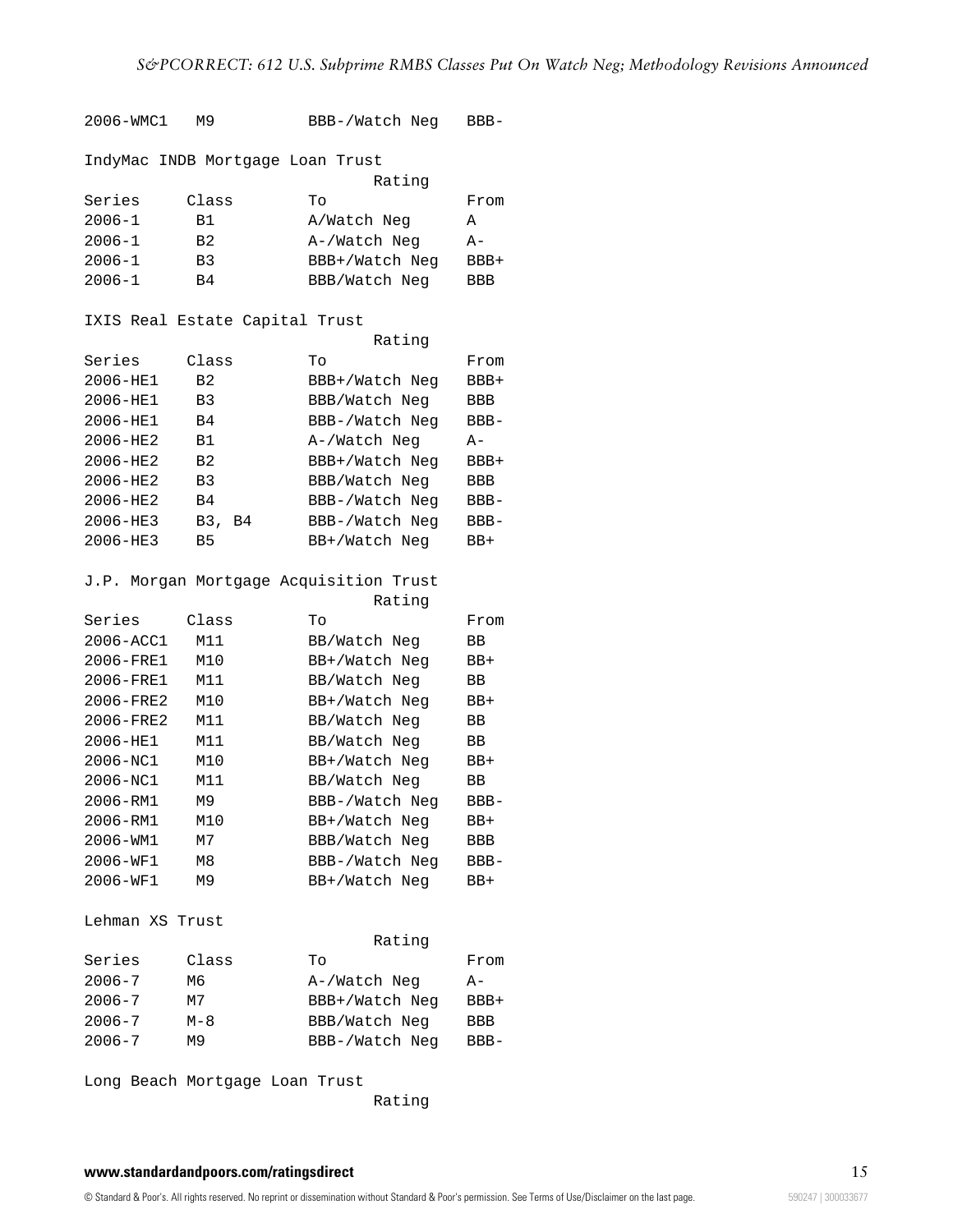| Series       | Class          | To             | From    |
|--------------|----------------|----------------|---------|
| $2005 - 3$   | M <sub>8</sub> | BBB/Watch Neg  | BBB     |
| $2005 - WL3$ | B <sub>2</sub> | BB+/Watch Neg  | BB+     |
| 2006-1       | М7             | A/Watch Neg    | Α       |
| $2006 - 1$   | M <sub>8</sub> | A-/Watch Neg   | A-      |
| $2006 - 1$   | M9             | BBB+/Watch Neg | BBB+    |
| $2006 - 1$   | M10            | BBB/Watch Neg  | BBB     |
| $2006 - 1$   | M11            | BBB-/Watch Neg | $BBB -$ |
| $2006 - 2$   | М6             | A/Watch Neg    | Α       |
| $2006 - 2$   | М7             | A-/Watch Neg   | A-      |
| $2006 - 2$   | M <sub>8</sub> | BBB+/Watch Neg | BBB+    |
| $2006 - 2$   | M <sub>9</sub> | BBB/Watch Neg  | BBB     |
| $2006 - 2$   | M10            | BBB-/Watch Neq | $BBB -$ |
| $2006 - 2$   | В              | BB/Watch Neg   | ВB      |
| $2006 - 3$   | M6             | A+/Watch Neg   | A+      |
| $2006 - 3$   | М7             | A/Watch Neg    | Α       |
| $2006 - 3$   | M8             | A-/Watch Neg   | $A -$   |
| $2006 - 3$   | M <sub>9</sub> | BBB+/Watch Neg | BBB+    |
| $2006 - 3$   | M10            | BBB/Watch Neg  | BBB     |
| $2006 - 3$   | В              | BBB-/Watch Neg | $BBB -$ |
| $2006 - 4$   | М7             | A/Watch Neg    | Α       |
| $2006 - 4$   | M8             | A-/Watch Neg   | $A -$   |
| $2006 - 4$   | М9             | BBB+/Watch Neq | BBB+    |
| $2006 - 4$   | M10            | BBB+/Watch Neq | BBB+    |
| $2006 - 4$   | M11            | BBB-/Watch Neq | BBB-    |
| $2006 - 4$   | В              | BB+/Watch Neg  | BB+     |
| $2006 - 5$   | M8,<br>М9      | BBB+/Watch Neq | BBB+    |
| $2006 - 5$   | M10            | BBB/Watch Neg  | BBB     |
| $2006 - 5$   | $B-1$          | BBB-/Watch Neg | BBB-    |
| $2006 - 5$   | $B-2$          | BB+/Watch Neg  | BB+     |
| $2006 - 6$   | M9             | BBB+/Watch Neg | BBB+    |
| $2006 - 6$   | M10            | BBB/Watch Neg  | BBB     |
| $2006 - 6$   | M11            | BBB-/Watch Neq | $BBB -$ |
| $2006 - 7$   | M <sub>9</sub> | BBB+/Watch Neq | BBB+    |
| $2006 - 7$   | M10            | BBB/Watch Neg  | BBB     |
| 2006-7       | M11            | BBB-/Watch Neg | BBB-    |
| 2006-WL2     | M9             | BBB-/Watch Neg | BBB-    |
| 2006-WL2     | B1             | BB+/Watch Neg  | BB+     |
| 2006-WL2     | B2             | BB/Watch Neg   | ВB      |
| 2006-WL2     | B3             | BB-/Watch Neg  | BB-     |
| 2006-WL3     | M8             | BBB/Watch Neg  | BBB     |
| 2006-WL3     | M9             | BBB-/Watch Neg | BBB-    |

#### Luminent Mortgage Trust

|            |           | Rating         |            |  |
|------------|-----------|----------------|------------|--|
| Series     | Class     | Tο             | From       |  |
| $2005 - 1$ | B4        | BBB/Watch Neg  | <b>BBB</b> |  |
| $2005 - 1$ | <b>B5</b> | BBB-/Watch Neg | $BBB-$     |  |
| $2005 - 1$ | B6.       | BB/Watch Neg   | <b>BB</b>  |  |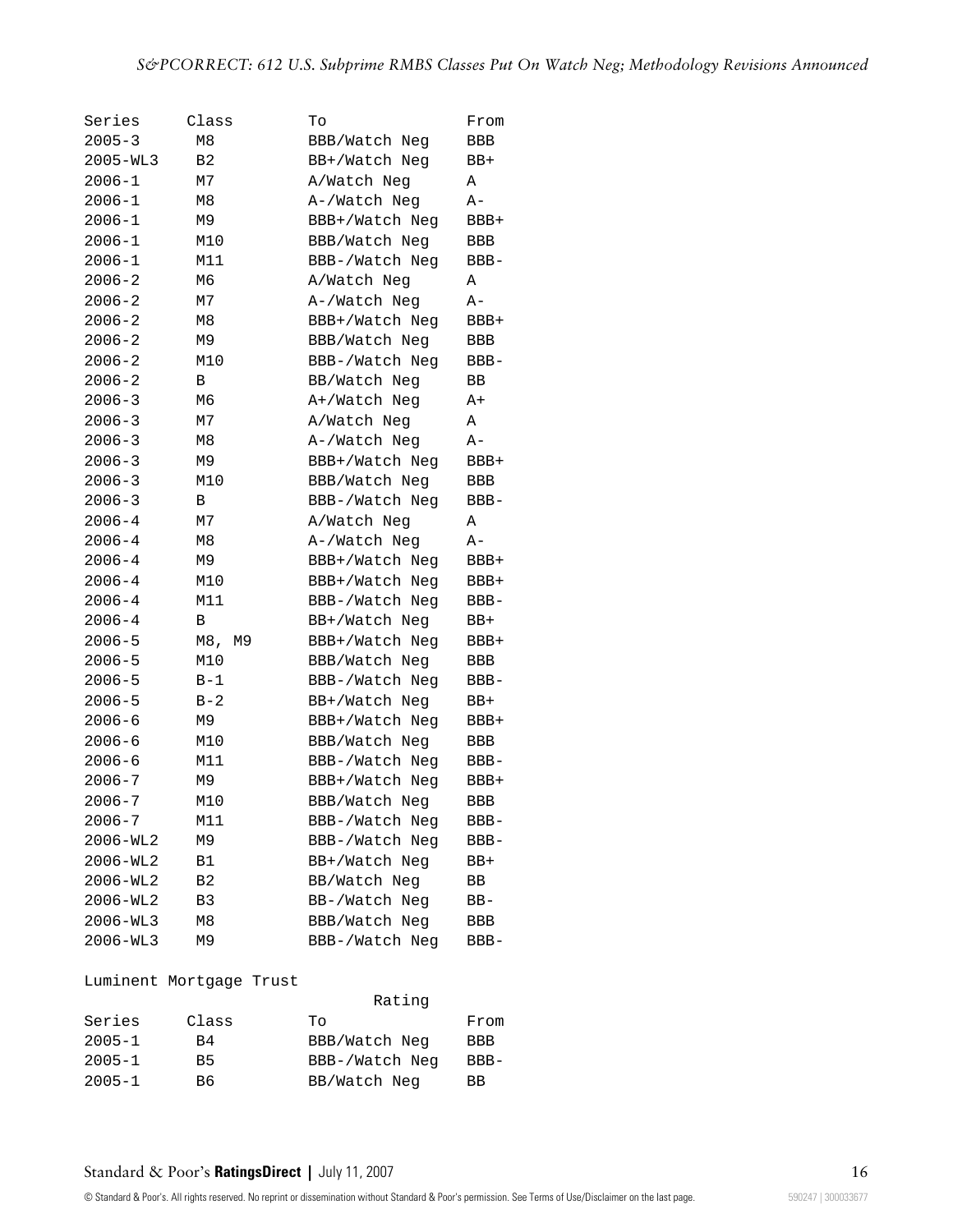MASTR Asset Backed Securities Trust

|               |                | Rating                                 |            |
|---------------|----------------|----------------------------------------|------------|
| Series        | Class          | Тo                                     | From       |
| 2005-FRE1     | M8             | BBB/Watch Neg                          | <b>BBB</b> |
| 2005-FRE1     | M <sub>9</sub> | BBB-/Watch Neq                         | BBB-       |
| 2005-FRE1     | M10            | BB+/Watch Neg                          | BB+        |
| 2005-HE2      | M10            | BBB-/Watch Neq                         | BBB-       |
| 2005-HE2      | M11            | BB+/Watch Neg                          | $BB+$      |
| $2005 - MC2$  | M9             | A/Watch Neg                            | Α          |
| $2005 - MC2$  | M10            | A-/Watch Neg                           | $A -$      |
| 2005-NC2      | M11,<br>M12    | BBB+/Watch Neq                         | BBB+       |
| 2006-AM1      | M12            | BBB/Watch Neg                          | <b>BBB</b> |
| $2006 - AM2$  | M10            | BBB+/Watch Neq                         | $BBB+$     |
| $2006 - AM2$  | M11            | BBB/Watch Neg                          | BBB        |
| 2006-FRE1     | M6             | A-/Watch Neg                           | $A -$      |
| 2006-FRE2     | M6             | A-/Watch Neg                           | $A -$      |
| 2006-FRE2     | M7             | BBB+/Watch Neq                         | $BBB+$     |
| 2006-FRE2     | M8             | BBB/Watch Neg                          | <b>BBB</b> |
| 2006-HE1      | $M-9$          | A/Watch Neg                            | Α          |
| 2006-HE1      | $M-10$         | A-/Watch Neg                           | $A -$      |
| 2006-HE1      | $M-11$         | BBB/Watch Neg                          | BBB        |
| $2006 - HE2$  | M6             | A/Watch Neg                            | Α          |
| 2006-HE2      | M7             | BBB+/Watch Neg                         | $BBB+$     |
| 2006-HE2      | M8             | BBB/Watch Neg                          | BBB        |
| 2006-HE2      | M9             | BBB-/Watch Neq                         | $BBB-$     |
| 2006-HE2      | M10            | BB+/Watch Neg                          | BB+        |
| 2006-HE3      | M10            | BB+/Watch Neg                          | $BB+$      |
| 2006-HE3      | M11            | BB/Watch Neg                           | ΒB         |
| $2006 - MC2$  | M10            | BB+/Watch Neq                          | $BB+$      |
| 2006-NC2      | M11            | BB/Watch Neg                           | ВB         |
| 2006-WMC2     | M6             | A/Watch Neg                            | Α          |
| 2006-WMC2     | М7             | BBB+/Watch Neq                         | BBB+       |
| 2006-WMC2     | М8             | BBB/Watch Neg                          | BBB        |
| 2006-WMC3     | M10            | BB+/Watch Neg                          | BB+        |
|               |                | Merrill Lynch Mortgage Investors Trust |            |
|               |                | Rating                                 |            |
| Series        | Class          | To                                     | From       |
| 2005-HE2      | М5             | A/Watch Neg                            | Α          |
| 2005-HE2      | М6             | A-/Watch Neg                           | A-         |
| 2005-HE2      | Β1             | BBB+/Watch Neg                         | BBB+       |
| 2005-HE2      | B2             | BBB/Watch Neg                          | BBB        |
| $2006 - AHL1$ | B <sub>2</sub> | BBB/Watch Neg                          | <b>BBB</b> |
| $2006 - AHLI$ | B3             | BBB-/Watch Neq                         | $BBB -$    |
| 2006-AR1      | Β1             | BBB+/Watch Neq                         | BBB+       |
| 2006-AR1      | B2             | BBB+/Watch Neq                         | $BBB+$     |
| 2006-AR1      | B3             | BBB/Watch Neg                          | BBB        |
| 2006-FM1      | Β1             | BBB+/Watch Neg                         | BBB+       |
| 2006-FM1      | B2             | BBB/Watch Neg                          | BBB        |
| 2006-FM1      | B <sub>3</sub> | BBB-/Watch Neg                         | BBB-       |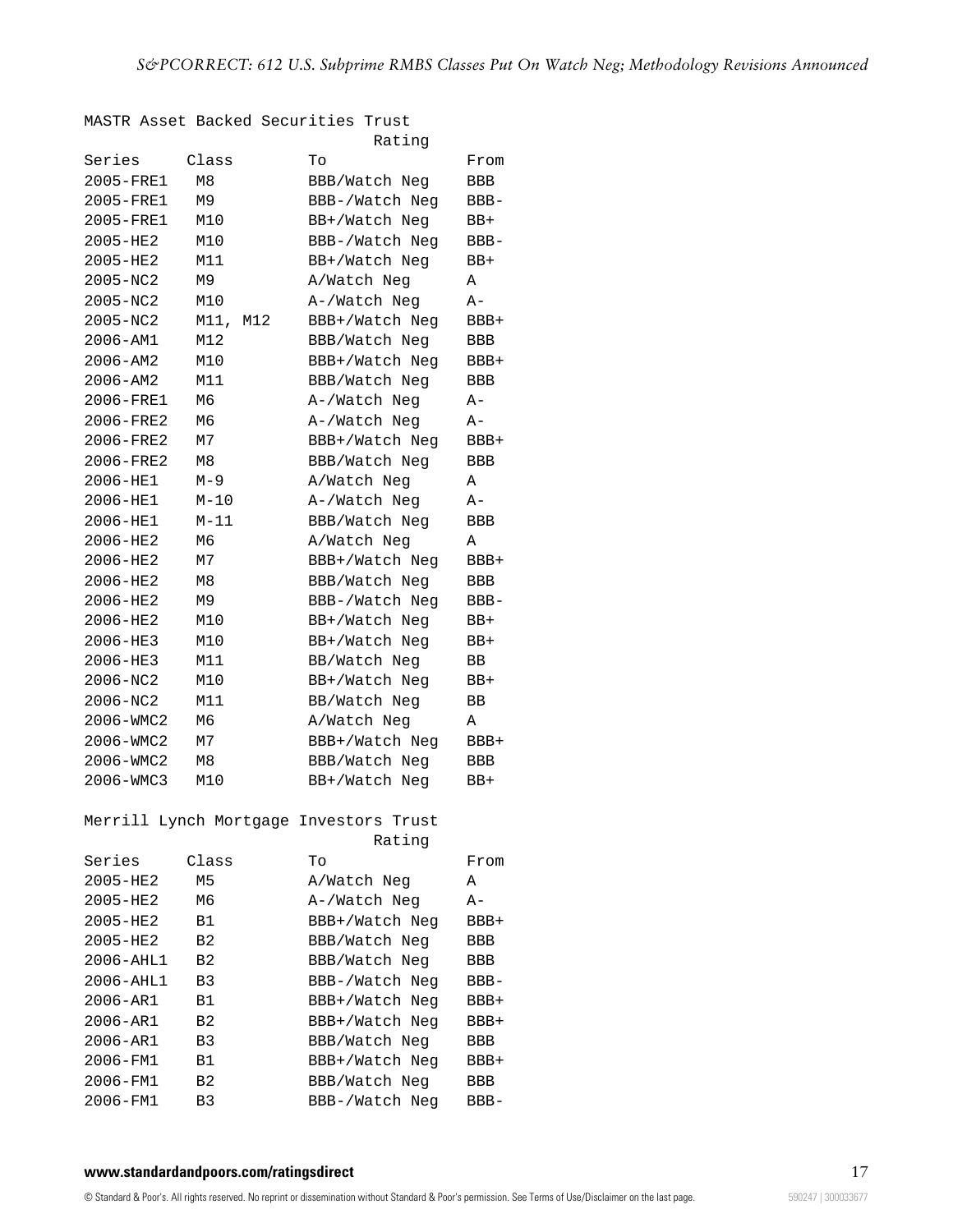| 2006-MLN1  | B4                   |                               | BB+/Watch Neg                                 |        | BB+    |
|------------|----------------------|-------------------------------|-----------------------------------------------|--------|--------|
| 2006-RM2   | <b>B1</b>            |                               | A-/Watch Neg                                  |        | $A -$  |
| 2006-RM2   | B <sub>2</sub>       |                               | BBB+/Watch Neg                                |        | BBB+   |
| 2006-RM2   | B3                   |                               | BBB/Watch Neg                                 |        | BBB    |
| 2006-RM2   | B4                   |                               | BBB-/Watch Neg                                |        | $BBB-$ |
| 2006-RM4   | B <sub>3</sub>       |                               | BBB-/Watch Neg                                |        | BBB-   |
| 2006-RM4   | B4                   |                               | BB+/Watch Neg                                 |        | BB+    |
|            |                      |                               |                                               |        |        |
|            |                      | Morgan Stanley Capital I Inc. | Trust                                         |        |        |
|            |                      |                               |                                               | Rating |        |
| Series     | Class                |                               | To                                            |        | From   |
| 2006-NC2   | B <sub>3</sub>       |                               | BBB-/Watch Neg                                |        | BBB-   |
| 2006-HE2   | B3                   |                               | BBB/Watch Neg                                 |        | BBB    |
|            |                      |                               |                                               |        |        |
|            |                      |                               | Morgan Stanley ABS Capital I Inc. Trust       |        |        |
|            |                      |                               |                                               | Rating |        |
| Series     | Class                |                               | Tо                                            |        | From   |
| 2006-NC3   | B <sub>2</sub>       |                               | BBB/Watch Neg                                 |        | BBB    |
| 2006-NC3   | B <sub>3</sub>       |                               | BBB-/Watch Neg                                |        | BBB-   |
| 2006-NC4   | B <sub>2</sub>       |                               | BBB/Watch Neg                                 |        | BBB    |
| 2006-NC4   | B3                   |                               | BBB-/Watch Neg                                |        | BBB-   |
| 2006-HE3   | B <sub>2</sub>       |                               | BBB/Watch Neg                                 |        | BBB    |
| 2006-HE3   |                      |                               |                                               |        |        |
| 2006-HE4   | B3<br>B <sub>3</sub> |                               | BBB-/Watch Neg                                |        | BBB-   |
|            |                      |                               | BBB-/Watch Neg                                |        | BBB-   |
| 2006-HE6   | B <sub>2</sub>       |                               | BBB/Watch Neg                                 |        | BBB    |
| 2006-HE6   | B3                   |                               | BBB-/Watch Neg                                |        | BBB-   |
| 2006-WMC2  | B3                   |                               | BBB-/Watch Neg                                |        | BBB-   |
|            |                      |                               |                                               |        |        |
|            |                      |                               | Morgan Stanley Home Equity Loan Trust         |        |        |
|            |                      |                               |                                               | Rating |        |
| Series     | Class                |                               | Tо                                            |        | From   |
| $2006 - 3$ | B <sub>3</sub>       |                               | BBB-/Watch Neg                                |        | BBB-   |
|            |                      |                               |                                               |        |        |
|            |                      |                               | Morgan Stanley IXIS Real Estate Capital Trust |        |        |
|            |                      |                               |                                               | Rating |        |
| Series     | Class                |                               | Tо                                            |        | From   |
| $2006 - 1$ | B2                   |                               | BBB/Watch Neg                                 |        | BBB    |
| $2006 - 1$ | B3                   |                               | BBB-/Watch Neg                                |        | BBB-   |
|            |                      |                               |                                               |        |        |
|            |                      |                               | New Century Home Equity Loan Trust            |        |        |
|            |                      |                               |                                               | Rating |        |
| Series     | Class                |                               | To                                            |        | From   |
| $2006 - 1$ | М7                   |                               | BBB+/Watch Neg                                |        | BBB+   |
| $2006 - 1$ | M8                   |                               | BBB/Watch Neg                                 |        | BBB    |
| $2006 - 1$ | М9                   |                               | BBB-/Watch Neg                                |        | BBB-   |
| $2006 - 2$ | M8                   |                               | BBB/Watch Neg                                 |        | BBB    |
| $2006 - 2$ | М9                   |                               | BBB-/Watch Neg                                |        | $BBB-$ |
|            |                      |                               |                                               |        |        |
|            |                      | Nomura Home Equity Loan Inc.  |                                               |        |        |

Rating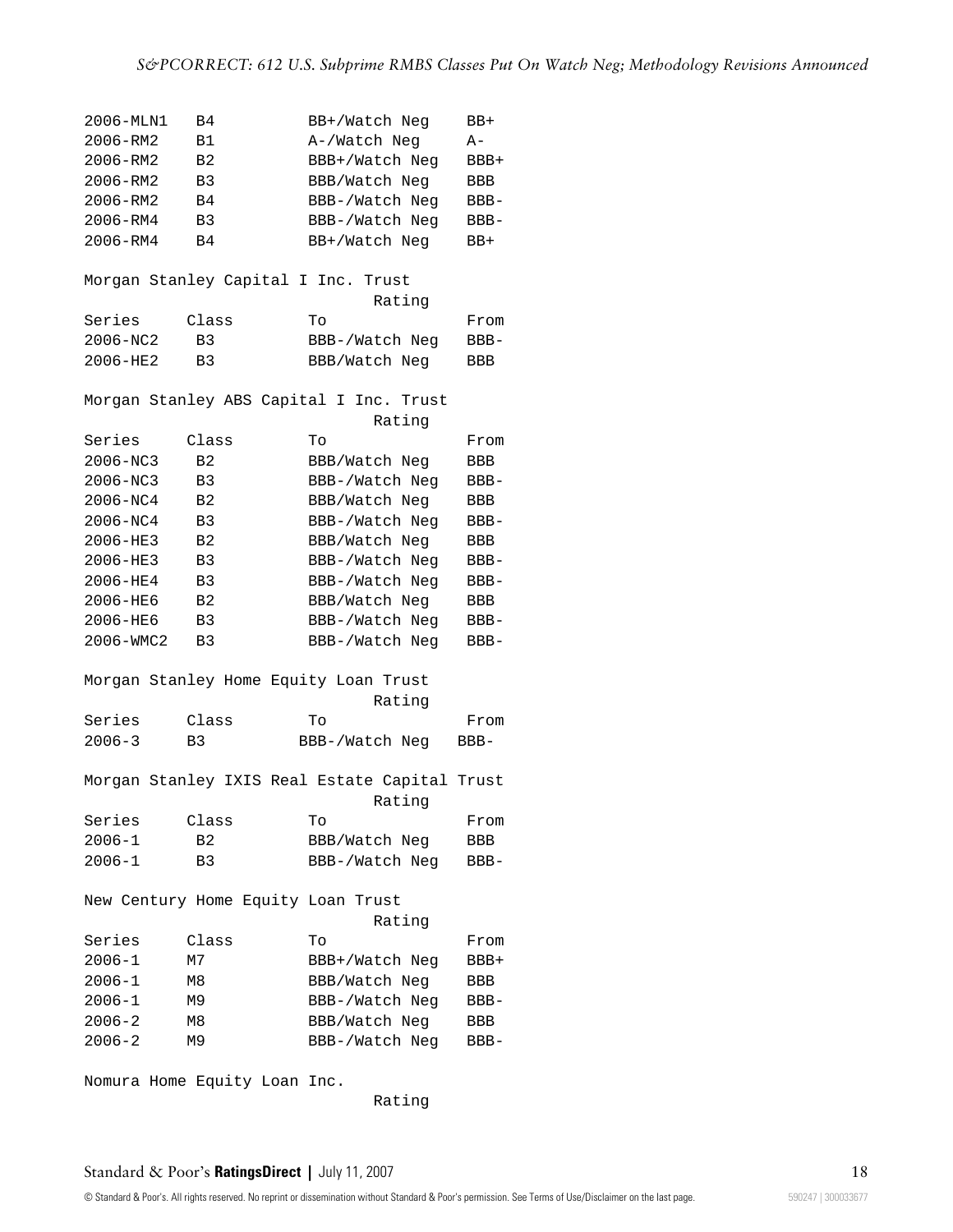| Series       | Class   | Tо             | From    |
|--------------|---------|----------------|---------|
| $2005 - HE1$ | $B-2$   | BB/Watch Neg   | ВB      |
| $2006 - FM1$ | $M - 8$ | BBB+/Watch Neg | $BBB+$  |
| $2006 - FM1$ | $M - 9$ | BBB/Watch Neg  | BBB     |
| 2006-FM1     | $B - 1$ | BBB-/Watch Neg | $BBB -$ |
| $2006 - FM1$ | $B-2$   | BB+/Watch Neg  | BB+     |
| $2006 - FM2$ | $M - 9$ | BBB/Watch Neg  | BBB     |
| $2006 - FM2$ | $B-1$   | BBB-/Watch Neg | $BBB -$ |
| $2006 - FM2$ | $B-2$   | BB+/Watch Neg  | BB+     |
| $2006 - HE1$ | $B-2$   | BB/Watch Neg   | ВB      |
| $2006 - HE2$ | $M - 9$ | BBB/Watch Neg  | BBB     |
| $2006 - HE2$ | $B-1$   | BBB-/Watch Neg | $BBB-$  |
| $2006 - HE2$ | $B - 2$ | BB+/Watch Neg  | BB+     |

NovaStar Mortgage Funding Trust

|            |          | Rating         |         |
|------------|----------|----------------|---------|
| Series     | Class    | Tо             | From    |
| $2006 - 1$ | $M - 7$  | A-/Watch Neg   | A-      |
| $2006 - 1$ | $M-8$    | BBB+/Watch Neq | BBB+    |
| $2006 - 1$ | $M - 9$  | BBB/Watch Neg  | BBB     |
| 2006-1     | $M-10$   | BBB-/Watch Neg | $BBB-$  |
| $2006 - 1$ | $M-11$   | BB+/Watch Neg  | BB+     |
| $2006 - 2$ | $M - 7$  | A/Watch Neg    | Α       |
| $2006 - 2$ | $M-8$    | BBB+/Watch Neg | BBB+    |
| $2006 - 2$ | $M-9$    | BBB/Watch Neg  | BBB     |
| $2006 - 2$ | $M-10$   | BB+/Watch Neg  | BB+     |
| $2006 - 3$ | $M-6$    | A+/Watch Neg   | A+      |
| $2006 - 3$ | $M - 7$  | A/Watch Neg    | Α       |
| $2006 - 3$ | $M-8$    | BBB+/Watch Neg | BBB+    |
| $2006 - 3$ | $M-9$    | BBB/Watch Neg  | BBB     |
| $2006 - 3$ | $M-10$   | BBB-/Watch Neg | BBB-    |
| $2006 - 4$ | $M - 7$  | A/Watch Neg    | Α       |
| $2006 - 4$ | $M-8$    | A-/Watch Neg   | A-      |
| $2006 - 4$ | $M-9$    | BBB+/Watch Neg | BBB+    |
| $2006 - 4$ | $M-10$   | BBB/Watch Neg  | BBB     |
| $2006 - 4$ | $M-11$   | BBB-/Watch Neg | $BBB -$ |
| $2006 - 5$ | $M - 7$  | A-/Watch Neg   | A-      |
| $2006 - 5$ | $M-8$    | BBB+/Watch Neg | BBB+    |
| $2006 - 5$ | $M-9$    | BBB/Watch Neg  | BBB     |
| $2006 - 5$ | $M-10$   | BBB-/Watch Neg | $BBB -$ |
| $2006 - 5$ | $M-11$   | BB+/Watch Neg  | BB+     |
| $2006 - 6$ | $M-12$   | BB+/Watch Neg  | BB+     |
| $2006 - 6$ | $M - 13$ | BB/Watch Neg   | BB      |

# Option One Mortgage Loan Trust

|            |       | Rating         |            |
|------------|-------|----------------|------------|
| Series     | Class | To             | From       |
| $2006 - 2$ | Mб    | A-/Watch Neg   | $A -$      |
| $2006 - 2$ | м7    | BBB+/Watch Neq | BBB+       |
| $2006 - 2$ | м8    | BBB/Watch Neg  | <b>BBB</b> |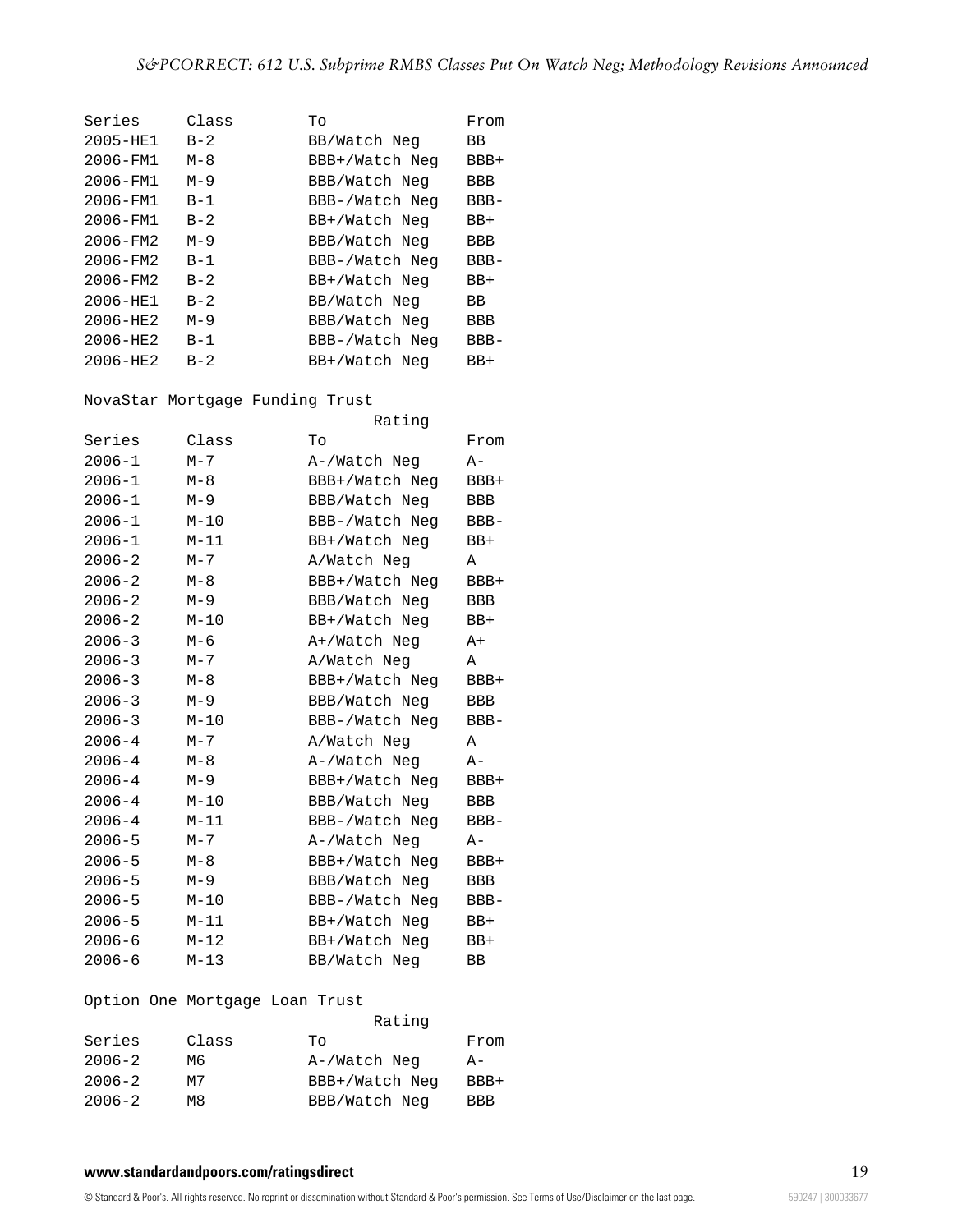# *S&PCORRECT: 612 U.S. Subprime RMBS Classes Put On Watch Neg; Methodology Revisions Announced*

| $2006 - 2$    | M9                        | BBB-/Watch Neg                                 | $BBB -$ |
|---------------|---------------------------|------------------------------------------------|---------|
| $2006 - 2$    | M10                       | BB/Watch Neg                                   | BB      |
|               |                           |                                                |         |
|               | Ownit Mortgage Loan Trust |                                                |         |
|               |                           | Rating                                         |         |
| Series        | Class                     | Tо                                             | From    |
| $2005 - 5$    | М-6                       | A-/Watch Neg                                   | A-      |
| $2005 - 5$    | $B-1$                     | BBB+/Watch Neg                                 | BBB+    |
| $2005 - 5$    | $B-2$                     | BBB/Watch Neg                                  | BBB     |
|               |                           |                                                |         |
|               |                           | Popular ABS Mortgage Pass-Through Trust        |         |
|               |                           | Rating                                         |         |
| Series        | Class                     | Tо                                             | From    |
| $2005 - 5$    | $BF-3$                    | BB-/Watch Neg                                  | $BB-$   |
| $2005 - 5$    | $BV-4$                    | BB/Watch Neg                                   | BB.     |
|               |                           |                                                |         |
| RAMP Trust    |                           |                                                |         |
|               |                           | Rating                                         |         |
| Series        | Class                     | Tо                                             | From    |
| 2006-NC1      | $M-6$                     | A/Watch Neg                                    | Α       |
| 2006-NC1      | M-7                       |                                                | $A -$   |
|               |                           | A-/Watch Neg                                   |         |
| 2006-NC1      | M-8                       | BBB+/Watch Neg                                 | BBB+    |
| 2006-NC1      | $M - 9$                   | BBB-/Watch Neq                                 | $BBB -$ |
| 2006-NC2      | M-8                       | BBB/Watch Neg                                  | BBB     |
| 2006-NC2      | $M-9$                     | BBB-/Watch Neg                                 | BBB-    |
| 2006-NC2      | $B-1$                     | BB+/Watch Neg                                  | BB+     |
| 2006-NC3      | $M-8$                     | BBB+/Watch Neg                                 | BBB+    |
| 2006-NC3      | $M-9$                     | BBB/Watch Neg                                  | BBB     |
| 2006-NC3      | $M-10$                    | BBB-/Watch Neg                                 | $BBB-$  |
| 2006-RS6      | В                         | BB/Watch Neg                                   | BB.     |
|               |                           |                                                |         |
| RASC Trust    |                           |                                                |         |
|               |                           | Rating                                         |         |
| Series        | Class                     | Tо                                             | From    |
| $2005 - AHL2$ | $M-9$                     | BBB/Watch Neg                                  | BBB     |
| 2005-AHL2     | $M-10$                    | BBB-/Watch Neg                                 | BBB-    |
| 2005-AHL3     | $M-5$                     | A/Watch Neg                                    | Α       |
| 2005-AHL3     | $M-6$                     | A-/Watch Neg                                   | A-      |
| 2005-AHL3     | $M - 7$                   | BBB+/Watch Neg                                 | BBB+    |
| 2005-AHL3     | $M-8$                     | BBB/Watch Neg                                  | BBB     |
| 2005-AHL3     | $M-9$                     | BBB-/Watch Neg                                 | BBB-    |
|               |                           |                                                |         |
|               |                           | Securitized Asset Backed Receivables LLC Trust |         |
|               |                           | Rating                                         |         |
| Series        | Class                     | Tо                                             | From    |
| 2005-FR5      | $B-3$                     | BBB/Watch Neg                                  | BBB     |
| 2005-FR5      | $B-4$                     | BBB-/Watch Neg                                 | BBB-    |
| 2005-OP2      | B3                        | BBB/Watch Neg                                  | BBB     |
| 2006 FR2      | B <sub>2</sub>            | BBB/Watch Neg                                  | BBB     |
| 2006 FR2      | B3                        | BBB-/Watch Neg                                 | BBB-    |
|               |                           |                                                |         |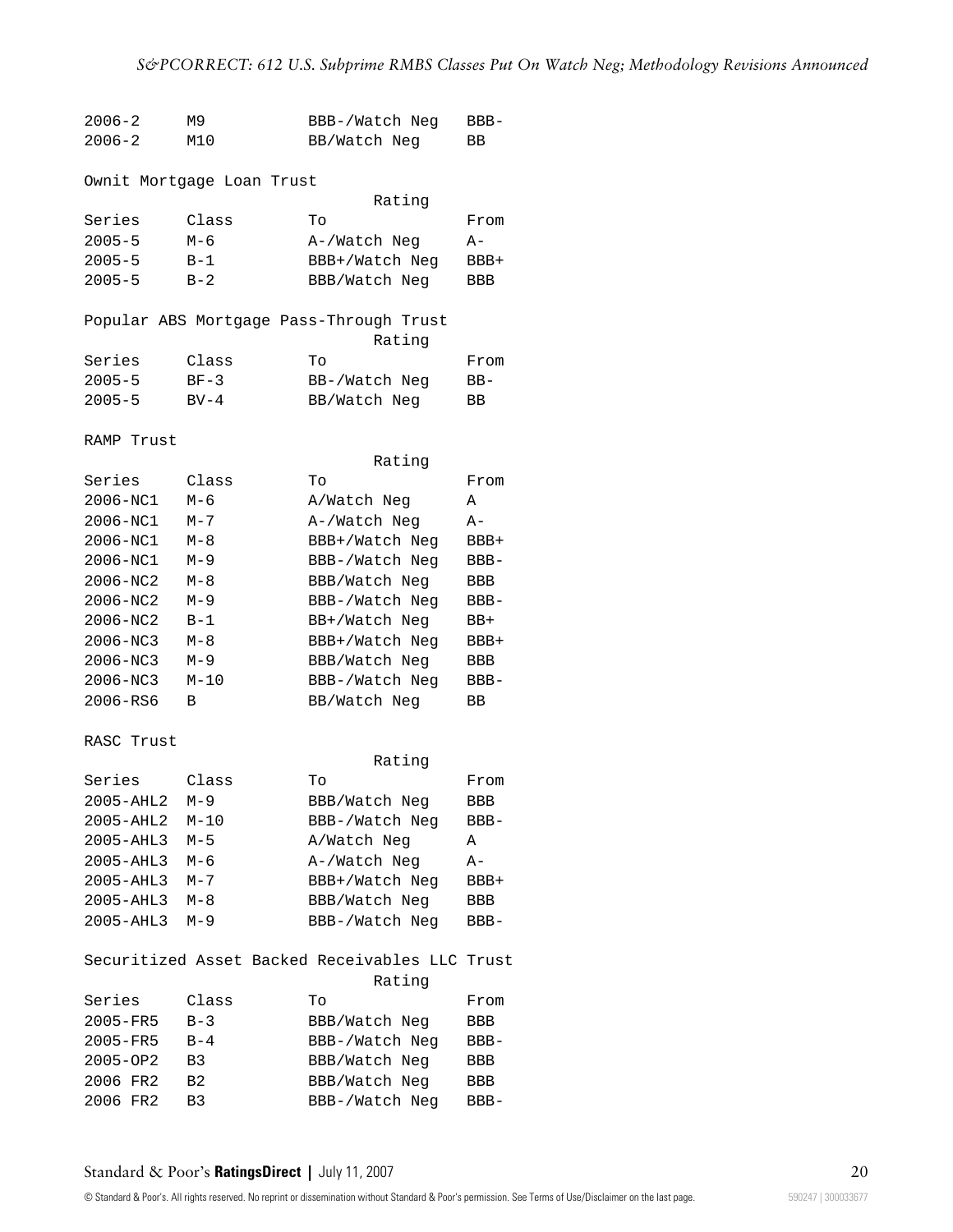| 2006 FR2 | Β4             | BB+/Watch Neg  | BB+       |
|----------|----------------|----------------|-----------|
| 2006 FR2 | B5             | BB/Watch Neg   | BB        |
| 2006-FR3 | B1             | BBB+/Watch Neg | BBB+      |
| 2006-FR3 | в2             | BBB/Watch Neg  | BBB       |
| 2006-FR3 | B3             | BBB-/Watch Neg | $BBB-$    |
| 2006-FR3 | <b>B4</b>      | BB+/Watch Neq  | BB+       |
| 2006-FR3 | <b>B5</b>      | BB/Watch Neg   | BB.       |
| 2006-FR4 | B <sub>3</sub> | BBB-/Watch Neq | $BBB -$   |
| 2006-HE1 | <b>B1</b>      | BBB+/Watch Neq | BBB+      |
| 2006-HE1 | B <sub>2</sub> | BBB/Watch Neg  | BBB       |
| 2006-HE1 | B3             | BBB-/Watch Neq | $BBB-$    |
| 2006-HE1 | B4             | BB+/Watch Neq  | $BB+$     |
| 2006-HE1 | <b>B5</b>      | BB/Watch Neg   | <b>BB</b> |
| 2006-NC1 | M3             | A-/Watch Neg   | A-        |
| 2006-NC1 | B1             | BBB+/Watch Neg | BBB+      |
| 2006-NC1 | B <sub>2</sub> | BBB/Watch Neg  | BBB       |
| 2006-NC2 | B2             | BBB/Watch Neg  | BBB       |
| 2006-NC2 | B3             | BBB-/Watch Neg | BBB-      |
| 2006-NC2 | Β4             | BB+/Watch Neg  | BB+       |
| 2006-NC2 | <b>B5</b>      | BB/Watch Neg   | BB        |
| 2006-WM1 | B2             | BBB/Watch Neg  | BBB       |
| 2006-WM1 | B3             | BBB-/Watch Neg | $BBB -$   |

SG Mortgage Securities Trust

|               |       | Rating         |         |
|---------------|-------|----------------|---------|
| Series        | Class | Tο             | From    |
| 2005-OPT1     | M12   | BB+/Watch Neg  | $BB+$   |
| 2005-OPT1     | M13   | BB/Watch Neg   | BB      |
| 2006-FRE1     | M7    | A-/Watch Neg   | A-      |
| $2006 - FRE1$ | M8    | BBB+/Watch Neg | $BBB+$  |
| 2006-FRE1     | M9    | BBB-/Watch Neg | $BBB -$ |
| $2006 - FRE1$ | M10   | BBB-/Watch Neg | $BBB -$ |
| $2006 - FRE2$ | M6    | A/Watch Neg    | А       |
| $2006 - FRE2$ | М7    | BBB+/Watch Neg | $BBB+$  |
| $2006 - FRE2$ | M8    | BBB/Watch Neg  | BBB     |
| $2006 - FRE2$ | M9    | BBB-/Watch Neg | $BBB -$ |
| $2006 - FRE2$ | M10   | BBB-/Watch Neg | $BBB-$  |

# Soundview Home Equity Loan Trust

|           |       | Rating       |      |
|-----------|-------|--------------|------|
| Series    | Class | TΟ           | From |
| 2005-OPT3 | M12   | BB/Watch Neg | ВB   |

### Soundview Home Loan Trust

|            |                | Rating         |        |
|------------|----------------|----------------|--------|
| Series     | Class          | Tο             | From   |
| $2006 - 2$ | B1, B2         | BB+/Watch Neg  | $BB+$  |
| $2006 - 2$ | B <sub>3</sub> | BB/Watch Neg   | BB     |
| $2006 - 3$ | м9             | BBB-/Watch Neq | $BBB-$ |
| $2006 - 3$ | M10            | BB+/Watch Neq  | $BB+$  |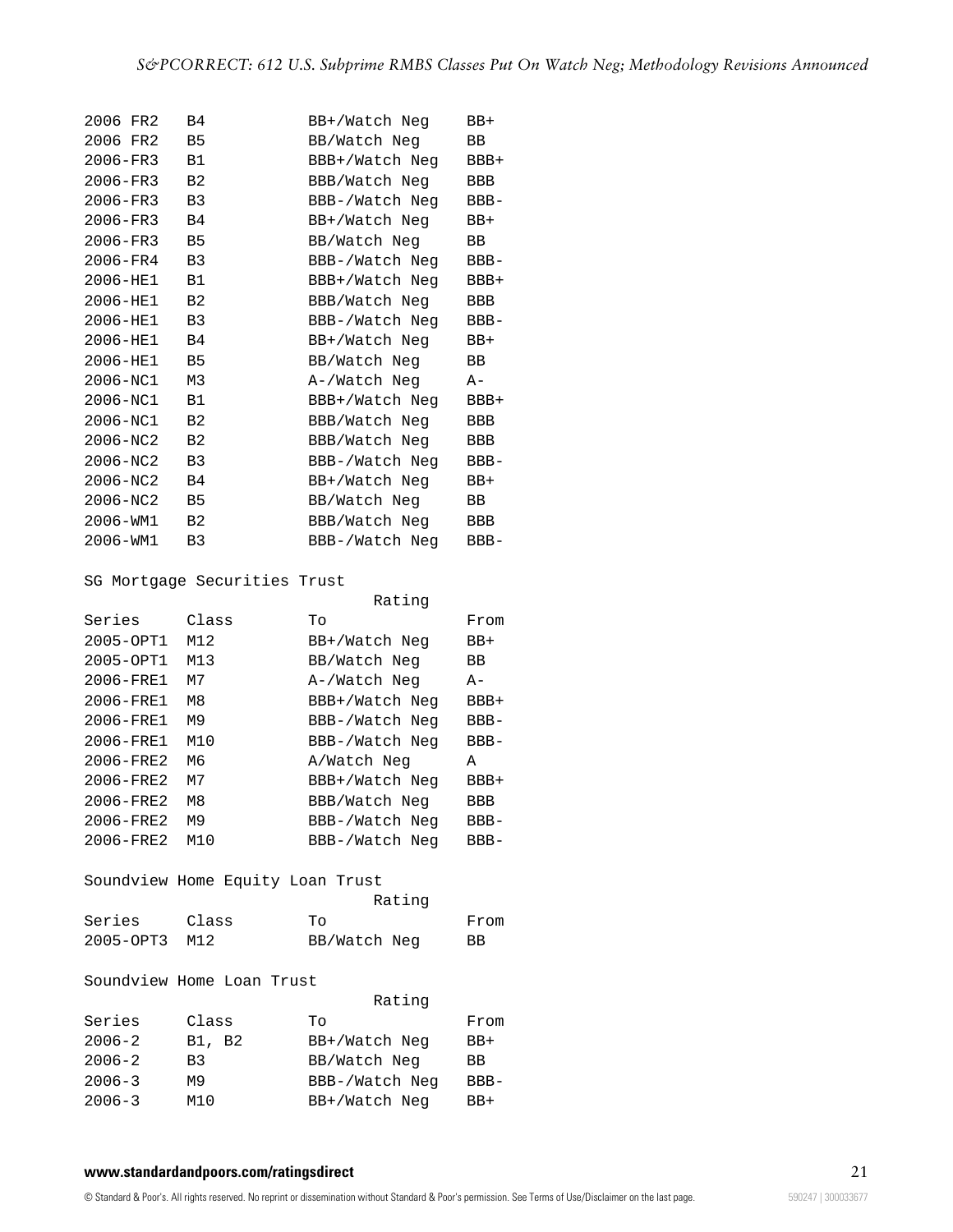|              |                | Specialty Underwriting and Residential Finance Trust<br>Rating        |         |  |
|--------------|----------------|-----------------------------------------------------------------------|---------|--|
| Series       | Class          | Τo                                                                    | From    |  |
| $2005 - AB2$ | B <sub>2</sub> | BBB/Watch Neg                                                         | BBB     |  |
| 2005-AB2     | B3             | BBB-/Watch Neg                                                        | BBB-    |  |
| $2005 - BC3$ | B3             | BBB-/Watch Neg                                                        | BBB-    |  |
| $2005 - BC3$ | B4             | BB+/Watch Neg                                                         | BB+     |  |
|              |                |                                                                       |         |  |
|              |                | Structured Asset Investment Loan Trust                                |         |  |
|              |                | Rating                                                                |         |  |
| Series       | Class          | Τo                                                                    | From    |  |
| $2005 - 8$   | $M - 7$        | BBB+/Watch Neg                                                        | BBB+    |  |
| $2005 - 8$   | $M-8$          | BBB/Watch Neg                                                         | BBB     |  |
| $2005 - 8$   | $M-9$          | BBB-/Watch Neg                                                        | BBB-    |  |
| $2005 - 9$   | M8             | BBB/Watch Neg                                                         | BBB     |  |
| $2005 - 9$   | М9             | BBB-/Watch Neg                                                        | BBB-    |  |
| $2005 - 9$   | B1             | BBB-/Watch Neg                                                        | BBB-    |  |
| $2005 - 11$  | М6             | BBB+/Watch Neg                                                        | BBB+    |  |
| $2005 - 11$  | М7             | BBB/Watch Neg                                                         | BBB     |  |
| $2005 - 11$  | M8             | BBB-/Watch Neg                                                        | BBB-    |  |
| $2006 - 1$   | М6             | A/Watch Neg                                                           | Α       |  |
| $2006 - 1$   | M7             | A-/Watch Neg                                                          |         |  |
|              |                |                                                                       | A-      |  |
| $2006 - 1$   | M8             | BBB+/Watch Neg                                                        | BBB+    |  |
| $2006 - 1$   | М9             | BBB/Watch Neg                                                         | BBB     |  |
| $2006 - 2$   | M5             | A-/Watch Neg                                                          | A-      |  |
| $2006 - 2$   | M6             | BBB+/Watch Neg                                                        | BBB+    |  |
| $2006 - 3$   | M8             | BBB/Watch Neg                                                         | BBB     |  |
| $2006 - 3$   | М9             | BBB-/Watch Neg                                                        | BBB-    |  |
| $2006 - 3$   | B1             | BB+/Watch Neg                                                         | BB+     |  |
| $2006 - 4$   | M4             | A/Watch Neg                                                           | Α       |  |
| $2006 - 4$   | M5             | A-/Watch Neg                                                          | A-      |  |
| $2006 - 4$   | M6             | BBB+/Watch Neg                                                        | BBB+    |  |
| $2006 - 4$   | M7             | BBB/Watch Neg                                                         | BBB     |  |
| $2006 - 4$   | M8             | BBB-/Watch Neg                                                        | $BBB -$ |  |
| $2006 - 4$   | B1             | BB+/Watch Neq                                                         | BB+     |  |
| 2006-BNC1    | M5             | A-/Watch Neg                                                          | A-      |  |
| 2006-BNC2    | M4             | A/Watch Neg                                                           | Α       |  |
| 2006-BNC2    | M <sub>5</sub> | A-/Watch Neg                                                          | A-      |  |
| 2006-BNC2    | M6             | BBB+/Watch Neg                                                        | BBB+    |  |
|              |                | Structured Asset Securities Corporation Mortgage Loan Trust<br>Rating |         |  |
| Series       | Class          | Τo                                                                    | From    |  |
| 2006-AM1     | M8             | BBB/Watch Neg                                                         | BBB     |  |
| 2006-AM1     | M9             | BBB/Watch Neg                                                         | BBB     |  |
| 2006-AM1     | B1             | BBB-/Watch Neg                                                        | BBB-    |  |
| 2006-AM1     | B <sub>2</sub> |                                                                       |         |  |
| 2006-BC1     |                | BB+/Watch Neg                                                         | BB+     |  |
|              | M8             | A-/Watch Neg                                                          | A-      |  |
| 2006-BC1     | M9             | BBB+/Watch Neg                                                        | BBB+    |  |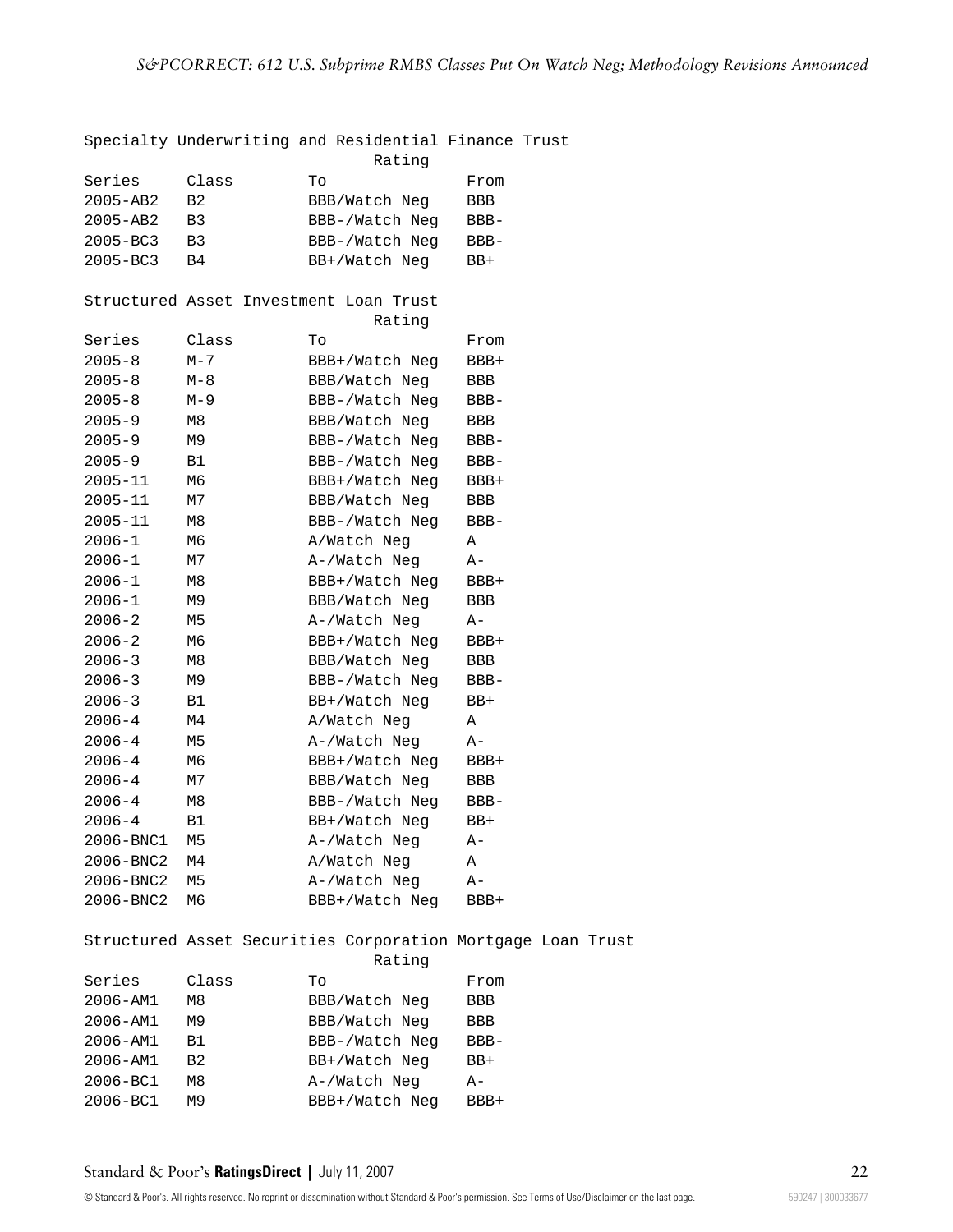| $2006 - BC1$ | B1             | BBB/Watch Neg  | BBB    |
|--------------|----------------|----------------|--------|
| $2006 - BC1$ | B <sub>2</sub> | BB+/Watch Neg  | $BB+$  |
| $2006 - BC2$ | B1             | BB+/Watch Neg  | $BB+$  |
| $2006 - BC2$ | B <sub>2</sub> | BB/Watch Neg   | ВB     |
| $2006 - NC1$ | м7             | BBB+/Watch Neg | $BBB+$ |
| $2006 - NC1$ | M8             | BBB/Watch Neg  | BBB    |
| $2006 - NC1$ | M9             | BBB-/Watch Neg | $BBB-$ |
| $2006 - NC1$ | B <sub>1</sub> | BB+/Watch Neg  | $BB+$  |
| $2006 - NC1$ | B <sub>2</sub> | BB/Watch Neg   | BB     |
| $2006 - 0W1$ | M6             | A-/Watch Neg   | $A -$  |
| $2006 - 0W1$ | М7             | BBB+/Watch Neg | BBB+   |
| $2006 - 0W1$ | M8             | BBB/Watch Neg  | BBB    |
|              |                |                |        |

|              |       |    | Structured Asset Securities Corporation Trust |      |
|--------------|-------|----|-----------------------------------------------|------|
|              |       |    | Rating                                        |      |
| Series       | Class | TΟ |                                               | From |
| $2005 - AR1$ | MЯ    |    | BBB/Watch Neg                                 | BBB. |

Terwin Mortgage Trust

|                | Rating         |        |
|----------------|----------------|--------|
| Class          | To             | From   |
| B <sub>1</sub> | BBB+/Watch Neq | $BBB+$ |
| B <sub>2</sub> | BBB/Watch Neg  | BBB    |
| Mб             | A-/Watch Neg   | $A -$  |
| M3             | A-/Watch Neg   | $A -$  |
| M4             | BBB+/Watch Neg | $BBB+$ |
|                |                |        |